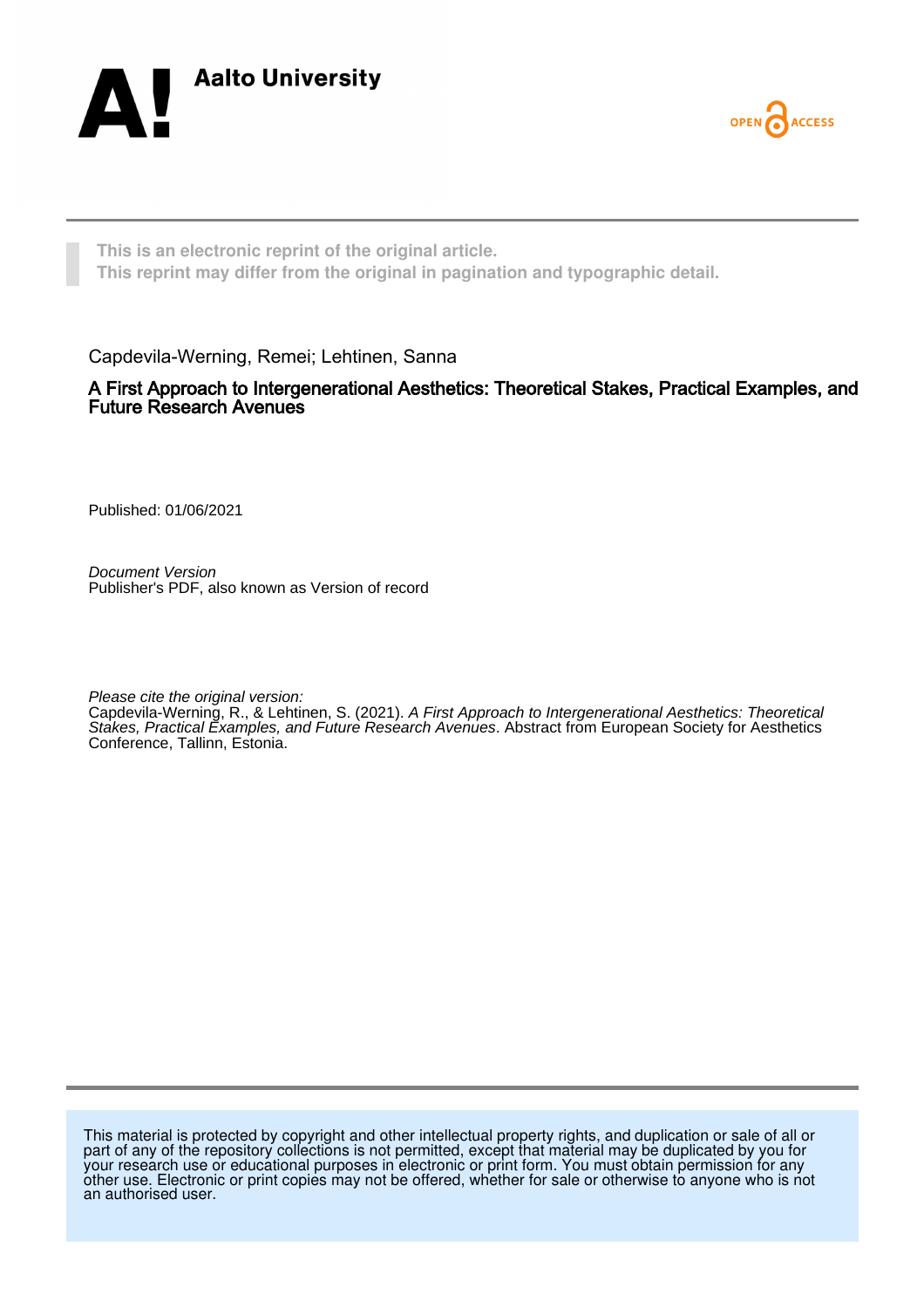

# MONDAY, 21. 6. 2021

# **Philosophy of Photography**

# Mark Windsor: Photography and Pictorial Style

This paper explores the concept of style in relation to painting and photography. I aim to make sense of and defend Roger Scruton's claim that photographs lack 'all except the grossest features of style' (1981: 593). To do this, I draw on Richard Wollheim's (1987) account of individual pictorial style, according to which pictorial style is a manifestation of a painter's psychology. I claim that photographs may exhibit style, but that this is limited to certain 'gross' features (choice of subject matter, the way that depicted objects are arranged within an image, and global vehicle properties). In contrast, style in painting is, borrowing terms used by Nelson Goodman (1968), both dense and replete. Photographs can have pictorial style, but only paintings have what I call 'manugraphic' (Friday 2002) style. As a corollary to the negative thesis, I propose a positive one: the absence of manugraphic style contributes to the distinctive value of photography as an art, since it accounts for the phenomenal sense of contact that photographs afford with their depicted objects.

### Lewis Wang: How Are We Morally Affected by Photographs of Violence and Suffering?

The goal of this paper is to sketch a theoretical framework with which we can understand and assess the moral impacts of viewing photographs that depict violence and human suffering. I will divide these impacts into two kinds: the impact these photographs of violence and suffering (PVS) may have on the kind and intensity of one's affective responses towards scenes that involves violence and suffering, and the impact PVS may have on one vis-à-vis one's moral beliefs and knowledge. Call the former kind affective impact and the latter cognitive impact. I will develop my view of both kinds of impact through a critical discussion of the relevant views of Susan Sontag.

# **Philosophy of Music I**

# Elze Sigute Mikalonyte: Canberra Plan Methodology for Revisionary Ontology of Musical Works

An impressive multiplicity of different theories of musical ontology that has been offered in the last half of the century has encouraged ontologists to focus their attention on methodological issues and the determination of criteria for a good theory. The main methodological disagreement revolves around the determination thesis, according to which the ontological status of musical works is determined by the way we think about them. All of the methodological positions can be sorted into those who accept the determination thesis and those who don't. This paper agrees with the latter perspective, as it sides with revisionary metaphysics and Dodd's (2013) arguments for metaontological realism. Dodd often appeals to intuitions and even mentions intuitiveness among the theoretical virtues of a theory. At the same time, he reduces the importance of folk beliefs to a minimum and leaves it unexplained. This paper aims to defend a position that is, in agreement with Dodd's arguments, revisionary of our ordinary talk about musical works, but also transparent about the role of the folk theory. I propose the Canberra plan methodology for the ontology of musical works. While Killin (2018) has offered it for descriptive ontology, I defend the view that it should complement the revisionary approach. I also argue for empirical methods in the first step of the plan.

# Uku Tooming: Learning from Musical Expression

In this paper, I analyze an experience of unworthiness (EU) – an experience of encountering expressively rich musical performance which makes one compare oneself with the artist's expressive capacity and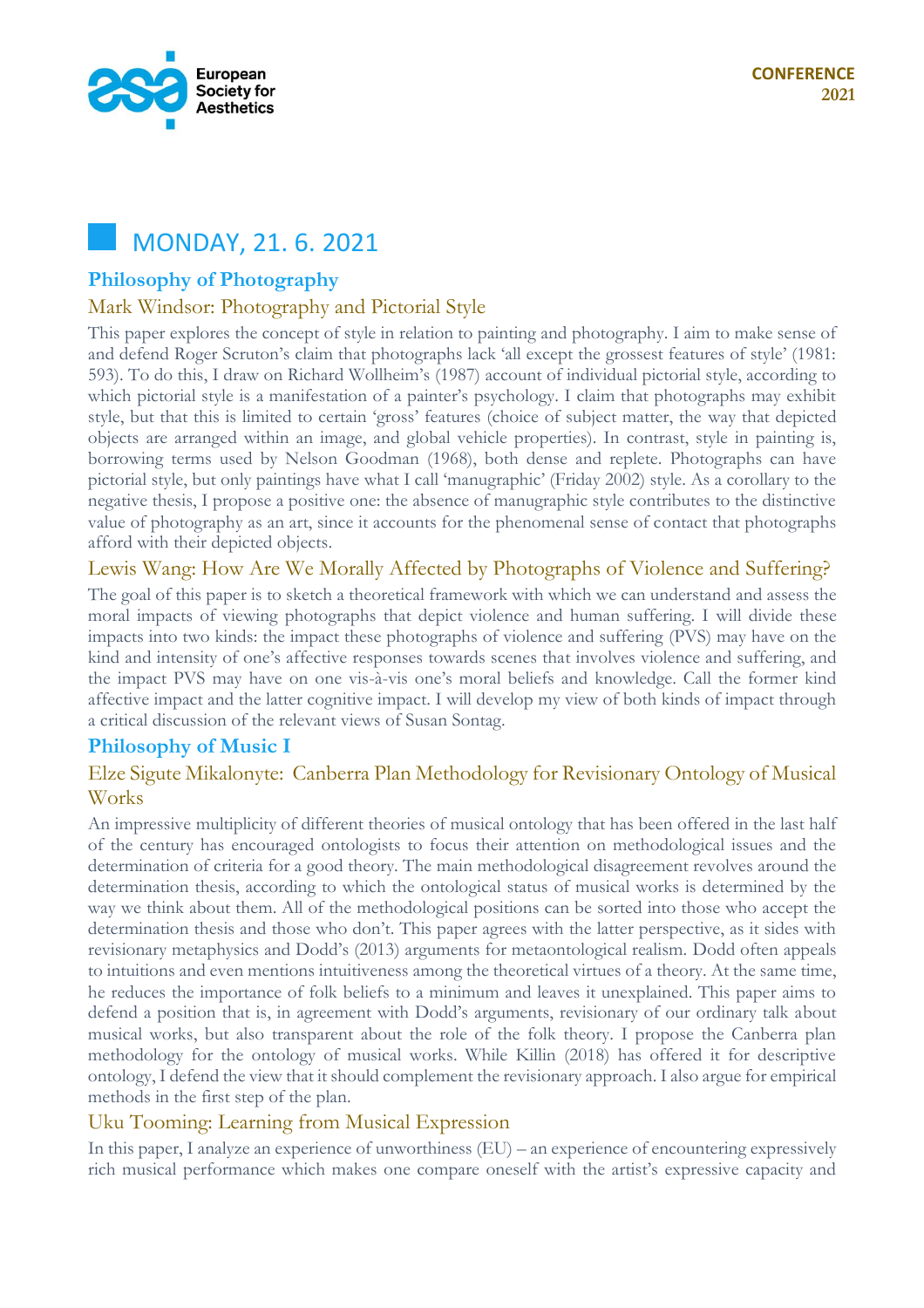

realize that there is something lacking in oneself – and make explicit its puzzling aspects. The first question is: what does a musician express by their performance to which EU is the response? Importantly, in the present case it is not the music that expresses emotion, it is the artist that does. Identifying the attitude that is expressed is nevertheless not as easy as identifying the attitude expressed in ordinary behavior (in laughing, crying, frowning, etc.). The musician's performance is a form of artistic expression which uses a particular medium and is therefore still distinguishable from an everyday expression of attitudes. The second question is: in what sense does a listener take themselves to be unworthy of the performance? My suggestion is that by experiencing the musical expression, the listener realizes that they need to change their ideal conception of who they want to be, to incorporate the expressed state of mind. The third question is: what is the fitting response to EU? My suggestion is that EU is a signal that one should change somehow in order to approximate the state of mind that is expressed.

# **Aesthetics of German Idealism I**

# Christina George: Good Taste and the Ideal. An Appeal to the Philosophical System of F.W.J. Schelling in a Renewed Examination of Good Taste

In the past decade, there has been a resurgence of publications—both academic and popular—which grapple with the question, "what is good taste?" A philosophical conception of good taste has been, since the early 17th century, motivated by factors which are bound, ultimately, to questions which pertain directly to a proper understanding of the role of the self in the realm of aesthetics. At its fundamental level, a consideration of taste is a metaphysical investigation of the object of one's admiration and of the self—one's predilections, habits, powers of perception, virtue, and vices. It is this issue of the self which has come to the fore with special energy in recent years. The question which will be dealt with directly in this paper is: do I like something because it is beautiful (or intrinsically tasteful), or is it beautiful (or tasteful) because I experience pleasure when I encounter it? As a response to this query, this paper will recommend the particular philosophical construct of F.W.J. Schelling in his *Philosophie der Kunst*, which I will argue is uniquely fit to equip us with the intellectual tools needed to interact with this idea of good taste, particularly because his systematic philosophy of art builds upon (but also diverges in a crucial manner, as we will see) his *System des transzendentalen Idealismus* (System of Transcendental Idealism), which deals chiefly with how the self is able to know what there is to be known (similar to the way in which the self "tastes" the beautiful with which he is confronted). In doing so, he unifies the actions of the self and the beautiful nature of the object (other), highlighting the possibility for either harmony or disharmony between the two.

# Flora Geerts: *Sensus Communis* and Aesthetic Normativity in the *Critique of the Power of Judgment*

The notion of *normativity* has become an unavoidable concept in the contemporary debate on Kantian aesthetics. Indeed, this concept has been at the core of many attempts to actualize the «subjective universality», that is peculiar to Kantian aesthetics. Nevertheless, it is often unclear what is meant by *aesthetic normativity*, and, in the academic debate, there is certainly no univocal interpretation. The aim of the talk will be, first of all, to define the notion of *aesthetic normativity* in the *Critique of the Power of Judgment*, also referring to the contemporary debate (Chignell, Feloj, Zangwill, Zuckert etc.). I will focus in particular on the notion of *sensus communis* - referring also to the three maxims of *sensus communis*, that Kant presents in §40 - interpreting it as an indeterminate norm, that only directs judgements without providing objective criterions. I will show how – in accordance with the Kantian text – aesthetic normativity can be interpreted as a weak normativity, which allows us to overcome both relativist and absolutist perspective by emphasizing more the intersubjective validity and the communitarian dimension.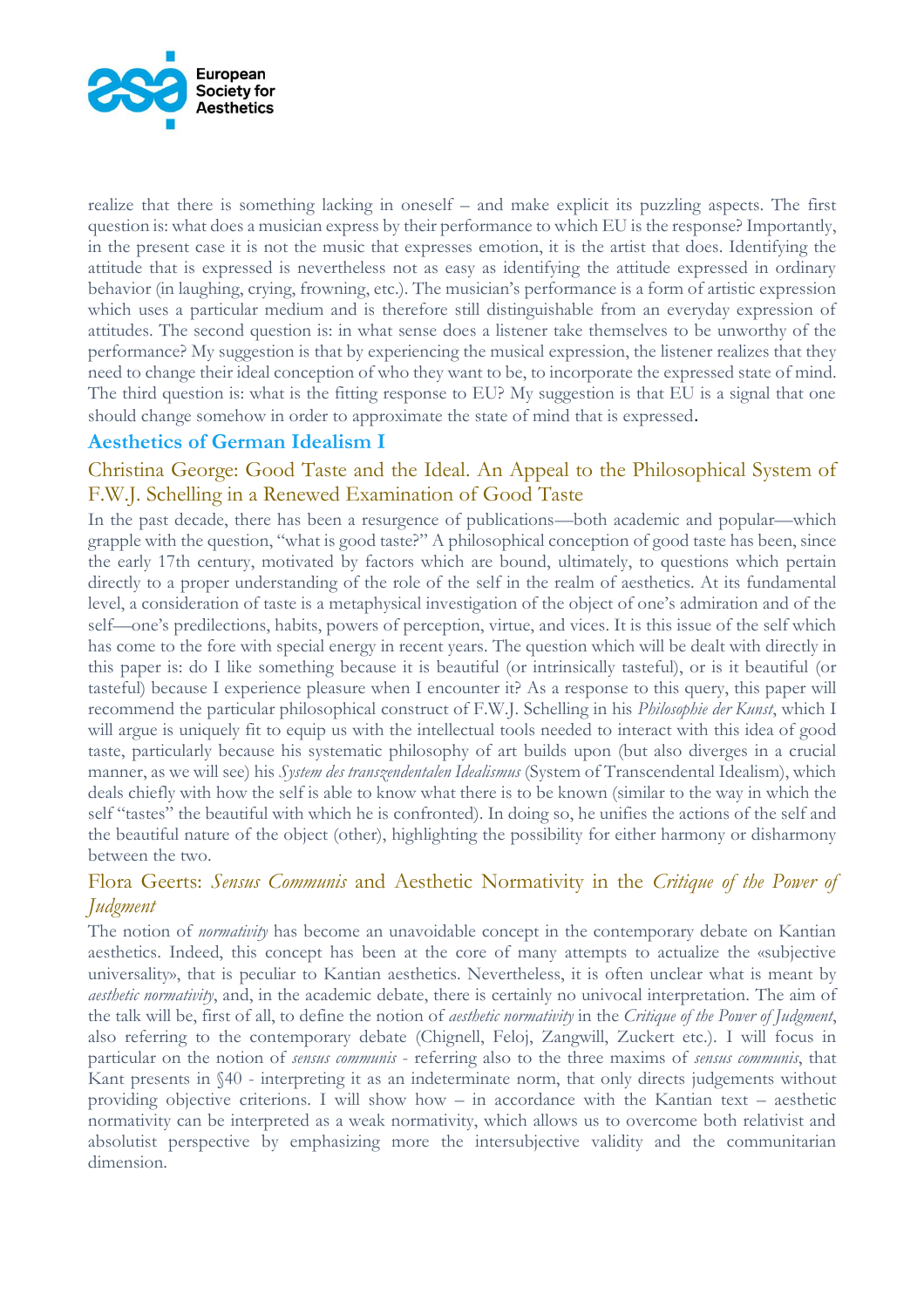

### **Aesthetic Matters I**

# Alice Hellivell: The Aesthetics of AI Art

Art produced by Artificial Intelligence (AI) has garnered a great deal of popular interest in recent years. Despite this, there has been little philosophical work on AI art, beyond broad questions of whether such works actually qualify as art, or whether computers might be creative. This paper aims to dig deeper into AI art, examining the aesthetics of the works produced by these computational systems. This paper focusses on a key feature of many works produced by AI: their weirdness. It is undeniable that many artworks produced by Artificial Intelligence are downright weird. What, then, is this weirdness? This paper aims to examine the exact nature of this weirdness, and asserts that weirdness is of aesthetic interest to us as viewers. The reactions to weirdness in AI works suggest that it is a form of norm violation which, as Noël Carroll has convincingly argued, is a key part of comedy and horror. This paper argues that norm violation is insufficient to explain AI weirdness. When we describe AI outputs as weird, we are often pointing to a specific failure of the AI to seem human. I will explore this 'non-humanness', considering some examples from image-producing AI. I will then examine reasons why this non-humanness manifests, looking at the aims of the AI systems that produce images. Finally, I will explore potential implications of this characterisation of AI weirdness, followed by offering brief responses to objections.

# Ryan Wittingslow: Using Philosophy of Technology to Talk about Art

Despite the fact that philosophy of technology and philosophy of art are both materially-oriented disciplines, there is remarkably little overlap between the two subfields—at least within philosophy proper. This should strike us as strange. There are few principled reasons as to why philosophers of technology and philosophers of art should have so little to do with one another. After all, philosophers of technology and philosophy of art share a number of foundational questions: questions about how and why material objects look the way they do; the ways in which meaning is expressed and/or communicated by those objects; the functions they fulfil and their appropriateness for those functions; the ways in which they both influence and are influenced by the cultures in which they are embedded. In this paper I will explore one example wherein methods from philosophy of technology can be used to meaningfully address an open problem within the philosophy of art: in this case, how to speak meaningfully about the cognitive functions of artworks.

# **Philosophy of Literature, Poetry and Fiction I**

### Washington Morales Maciel: Literary Cognitive Benefits as Undecidable Mental Models

This contribution aims to defend the necessity of elucidating the concept of *narrative opacity* as defined by Peter Lamarque. The proposed elucidation model is the mental model's theory by Philip Johnson-Laird. The general objectives are, firstly, to offer a strategy of a solution to a counter-intuitive consequence inferred from the narrative opacity thesis, and, secondly, to defend a cognitive value for literature not ruled by truth. Finally, this contribution also questions the Lamarquean objections to psychology's theoretical value for literary criticism. Unlike Derek Matravers, this contribution argues that imagining is a cognitive condition of literary reading. However, it agrees with him concerning the cognitive processes involved in any non-literary reading, modeled by theories such as Jonhson-Laird or Teun van Dijk and Walter Kintch's ones, since they operate in literary reading as well without any particular distinction.

### Salvador Rubio Marco: Novels and Moral Knowledge. Henry James Evaluating Guy de Maupassant

Jacques Bouveresse in *La connaissance de l'écrivain* (2008) addresses the question of whether literature (novels in particular) can provide moral knowledge and of what kind, entering into discussion with the answers of Nussbaum, Pippin, Diamond, Lamarque & Olsen, etc. about it. I will start underlining three theses about Bouveresse's book. The first thesis is that "the best way in which literature can serve the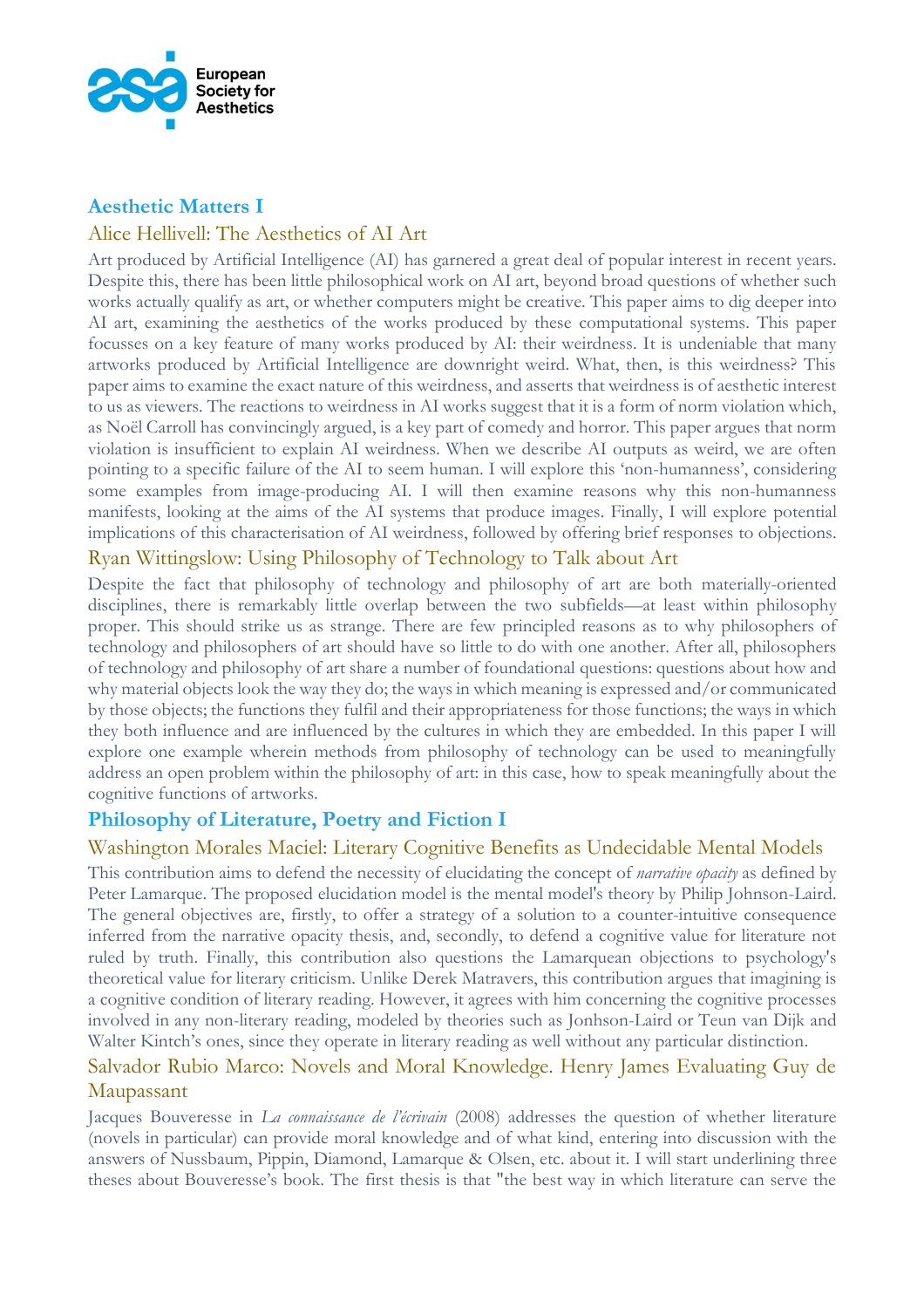

cause of moral truth is by combating moral lies par excellence, in other words moral idealism". The second thesis is that novels are not simple mental experiments, but rather that they entail an aesthetic experience for the reader, and that their characteristic contribution to moral knowledge is based on this feature. The third thesis is that the power of this value for moral knowledge lies in the inseparability of form and content in novels. My aim in this paper is to focus on one of the examples that Bouveresse mentions in his book and that has always intrigued me personally: Henry James's evaluation of Guy de Maupassant's literature, that is an ambiguous mixture of admiration and reproach. James admires Maupassant's "prodigy" of writing, but he reproaches him for his "alarming" negativity, in terms of his characters' lack of moral reflection and a certain delight in the "vile, petty and sordid". James's opinion of Maupassant is already intuitively explicable from James's own mood (of his taste, his personal world, his *Weltanschauung*) as opposed to Maupassant's mood. But I think that this opinion can also be explained in terms of Bouveresse's theses, delving a little deeper into the brief reflections on them that Bouveresse himself offers about them in his book.

### **Aesthetic Judgments**

# Gerard Vilar: Lyotard, Kant and Judgement

One of the traditional problems of philosophical aesthetics is that of clarifying the nature of the normativity of aesthetic judgments. Despite multiple attempts to defend realistic strategies (Bender, Levinson), quasi inferentialists (Dorsch), rationalists (Godoreiky & Marcus, Schellekens) or irrationalists (Scruton, Tilghman), none seems more productive than the return to Kant (Ginsborg, Appelqvist). That is, to the thesis that aesthetic judgments are judgments that we make without being able to appeal to a norm or principle, which Kant called reflective, and that represent a specific way of exercising the ability to judge, a fundamental kind of rationality. My goal is to draw attention to how one generation ago Hannah Arendt and Jean-François Lyotard each developed their own continuations of the Kantian theory of judgment with special emphasis on the fact that aesthetic judgment and political judgment have the same logic and that imagination and creativity have a fundamental role in the activity of judging.

### Jeremy Page: Aesthetic Judgement and Aesthetic Understanding

According to what has been called the 'traditionalist objectivist conception' of aesthetic judgments, aesthetic judgments are 'simply belief with aesthetic contents' and are theoretical judgments. Recently, objections have been raised to this traditional picture because of its perceived inability to account for our intuitions relating to autonomy, testimony and aesthetic judgment. This paper sketches a conception of aesthetic judgments as theoretical judgments tied to understanding: the Understanding View (UV). UV avoids the objections raised against traditional theoretical views and aims to give a plausible explanation of the place of testimony and autonomy in our aesthetic practices.

### **Aesthetics and the Sublime**

### Hyo Won Seo: A Tenable Theory of Sublime

A definitive account of the experience of the sublime has yet to be attained. Jane Forsey (2007) slates canonical efforts by Kant and Schopenhauer for presupposing a transcendent notion of reality. A similar but less emphatic blow is leveled against Edmund Burke's *A Philosophical Enquiry into the Origin of Our Ideas of the Sublime and Beautiful* (1757). This essay defends Burke from Forsey's accusations on grounds that she misclassifies Burke as a transcendentalist akin to his successors. Section I contextualizes Kant and Schopenhauer's theories of the sublime, Section II details Forsey's objections, and Section III attempts to absolve Burke of ontological commitments.

### Ghoncheh Azadeh: The Phenomenal Sublime

While 18th century literature of the sublime predominantly concerns itself with the forces of nature, countless theorists have since revisited the sublime to critique or support its historical iterations, justify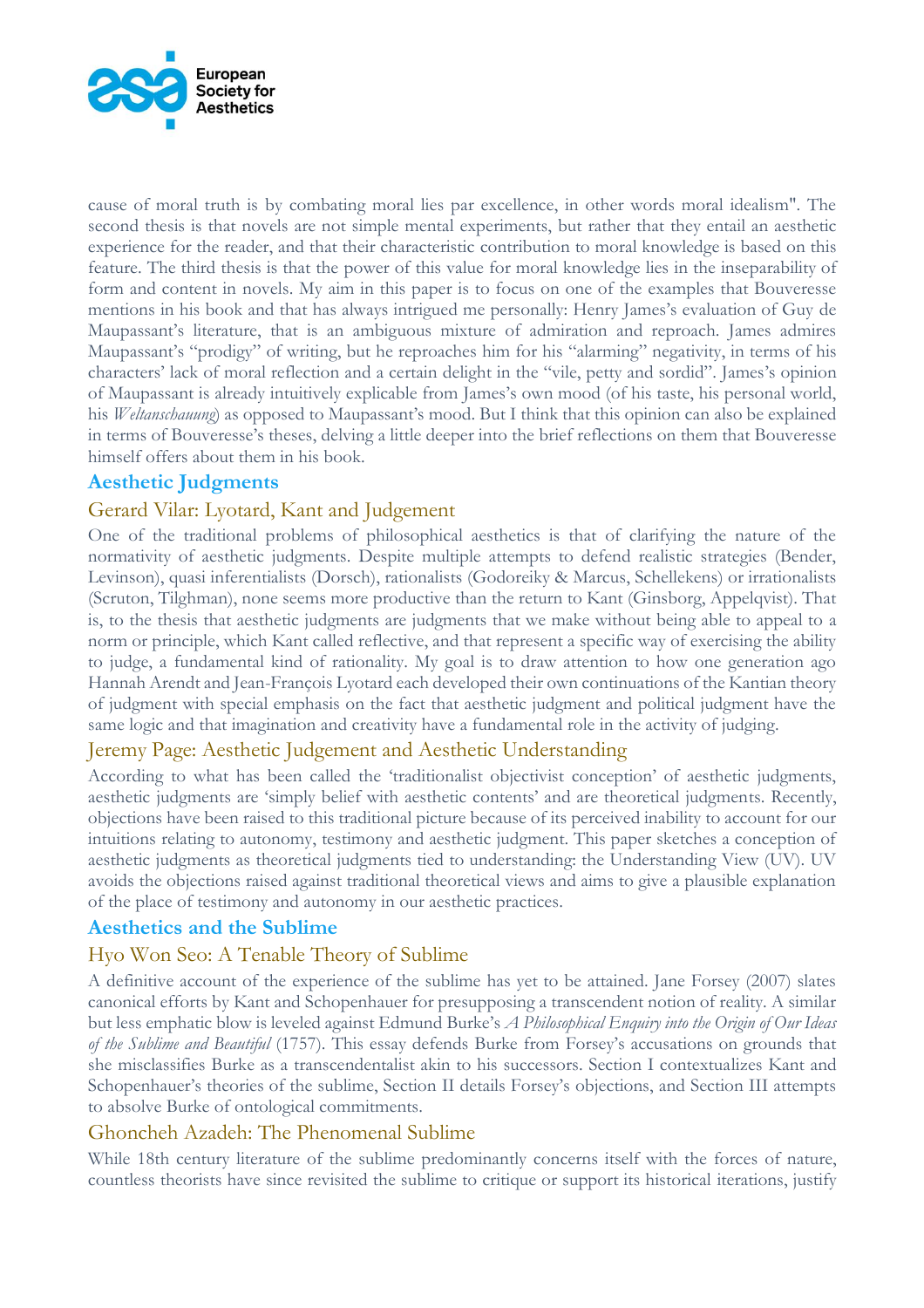

its continued relevance in the modern day, or argue for taking it more seriously as a category of aesthetic judgment (e.g. Newman 1948; Forsey 2007; Clewis 2009; Brady 2013). My contribution to these debates is the proposal for a new category of sublime, what I call the "phenomenal sublime." The phenomenal sublime highlights the specific phenomenal character of present-day encounters with landscapes, whether they are natural, industrial, suburban or otherwise while also underlining the unique paradoxical structure of conscious experience that is common across various instantiations of the sublime insofar as the embodied phenomenology remains a common thread. Examples of said experience might include finding oneself captivated by a fire's burning embers, the sensation of walking through large crowds in a bustling city or witnessing natural disasters.

# **Aesthetic Matters II**

# Jean Lin: The Nature of Categories Resembling Art. The Difference between Hybrid, Appropriation, and Assimilation

The boundary of art is becoming ever more ambiguous throughout the past decades. One reason behind it is the demand for a more comprehensive definition of art that can incorporate artworks that do not possess aesthetic properties. Another is that the institutional critique that arose in the 1960s has stimulated a move to break down the exclusive framework in art. Along with such trends, there has been debate on the artistic status of the categories historically not regarded as art—the artistic status of food, for example. In particular, molecular gastronomy has been drawing attention among philosophers who see its formal and functional similarities to art. However, including category A in category B for exhibiting similar properties to category B seems somewhat hasty. Before coming to that conclusion, the nature of such similarities must be clarified. This paper distinguishes hybrid, appropriation, and assimilation as the patterns in which different categories may come to show resemblance. Consequently, it will argue that the similarity shown between molecular gastronomy and art is the result of art appropriating from cuisine and cuisine assimilating to art.

# Šárka Lojdová: External Beauty vs. Beauty as an Inflector in Arthur Danto's *The Abuse of Beauty*

My paper aims to challenge Arthur Danto's position concerning beauty held in his book *The Abuse of Beauty*. Danto introduced three independent, albeit overlapping theses 1) there are more aesthetic qualities in art apart from beauty; 2) there exists a distinction between internal and external beauty in art; and 3) there is a class of qualities in art responsible for modification of an emotional attitude of a viewer (called inflectors) there. Several philosophers recently addressed Danto's arguments; however, to my knowledge, nobody paid attention to the possible tension in Danto's book. In my contribution, I will argue that beauty (and any other aesthetic quality) cannot be inflector (a quality modifying attitude of a viewer) and external at once. In the first part of my paper, I will clarify Danto's position in *The Abuse of Beauty*, especially concerning the three previously identified theses. In the second section, I will focus on the criticism of Danto concerning the tension outlined above. My argumentation will consider Michael Dummett's understanding of Gottlob Frege's notion of coloring since Danto based his inflecting on Fregean theory. I aim to demonstrate that associations tied with inflectors enter our process of artwork's interpretation and impact our emotional response.

# **Philosophy of Literature, Poetry and Fiction II**

# Philip Mills: Parasites and Viruses. Poetry as Performative *Dispositif*

How can Ordinary Language Philosophy (OLP) offer a framework for approaching poetic phenomena? Despite Austin's (in)famous characterisation of poetry as a parasitical use of language, which has caused much trouble to Derrida, a certain tradition, including Stanley Cavell and Toril Moi among others, attempts to reintegrate literary uses of language within OLP. However, while these attempts do much to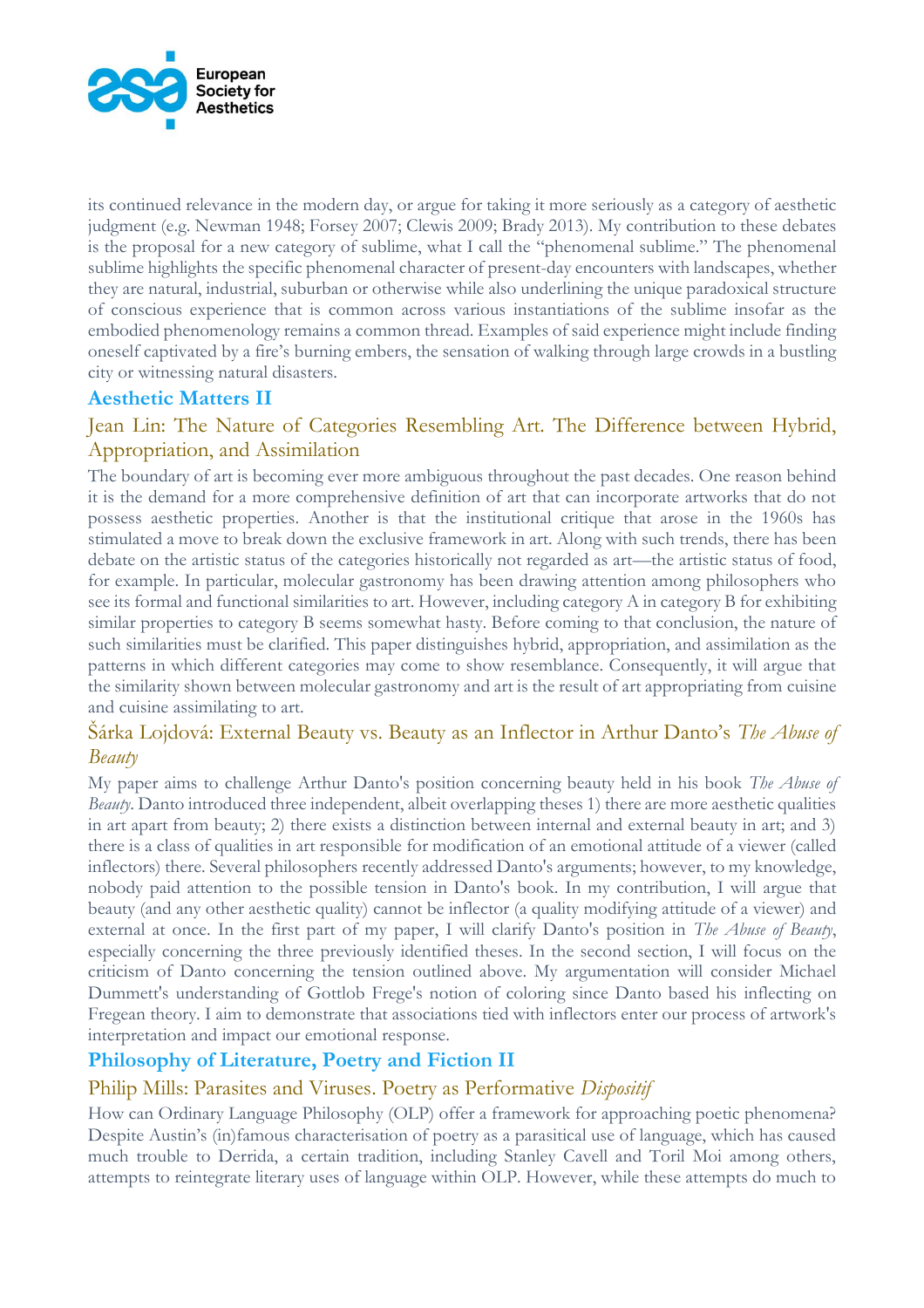

accommodate speech acts to a theory of literature as fiction or drama, the multifaceted poetic practices have been somehow left aside. I aim to fill this gap and to consider poetic phenomena seriously by reconfiguring Austin's initial evaluation. Indeed, Austin's exclusion of poetic utterances from the realm of the performative sounds somewhat strange when one considers that a rather common conception of poetry argues that it is a form of language that does what it says, i.e. coinciding—at least seemingly with Austin's definition of the performative. There is a space for poetry within the framework of OLP and it is this space that I aim to outline.

### Nils Franzén, Karl Bergman: The Force of Fictional Discourse

Consider the opening sentence of Tolkien's *The Hobbit*: (1) In a hole in the ground there lived a hobbit. By writing this sentence, Tolkien is making a fictional statement. Fictional statements are not meant to be taken as reports about what the world is like. Notwithstanding the fact that (1) is written in the indicative mood, Tolkien is not asserting that there really was a hobbit living in a hole in the ground. If someone wanted to hold Tolkien accountable for having misdescribed the world with (1), we would say that she had not understood the concept of a fiction. This raises the issue of the nature of the author's speech act. Since fictional statements are not straightforward assertions, how are we to think of their illocutionary force? In this paper, we argue that the two dominating theories of the nature of fictional speech acts – the pretense view and the make-believe view – face important problems. To address these problems, we introduce our own positive proposal, "the stipulation view".

# **Aesthetic Production, Creativity and Authorship I**

# Bettina Bohle: What Is (the Purpose of) Artistic Innovation?

Innovations are usually associated with an advance in knowledge, e.g., new medical findings that make it possible to cure a disease that was previously considered incurable. Innovations in the arts, on the other hand, seem to be less characterized by such a progress in and striving for knowledge. Certainly, there are new techniques in art as well. But the focus of artistic activity seems to lie less on this kind of progress. Still, the notion of artistic innovation and "the new" is still an open question because no one would deny that contemporary art differs, e.g., from Ancient Greek art in many respects if only in that respect that today's artworks have as their reference point potentially all previously created artworks and are, potentially, also judged against these. This is, and cannot be, true conversely. But what does artistic innovation consist in, then? I will first examine why creativity, as it is often understood today, namely as making something new which is valuable, is not a helpful concept to understand innovation in art. This notion of innovation neglects the extent to which artistic creations rely on previous works of art and cultural products in general. More appropriate is, as will be shown, an account which looks at such processes as transformation of pre-existing material.

# María José Alcaraz León: Not on My Name. On Some Conditions for Having an Artistic Voice

There is a certain agreement on the idea that an artwork's moral character is grounded upon the moral character of the perspective projected upon the events and characters represented in the work. Further, an artwork's moral perspective is captured in terms of the kind of attitude or response the work prescribes to the audience towards the representational content. Thus, it is often claimed, neither the moral character of the represented content per se nor any moral issues concerning the artist's biography or identity are relevant for the work's moral character. On the other hand, some issues that have a clear moral overtone – such as the problems of artistic or aesthetic appropriation or the significance for the artwork's assessment of the artist's genre, race or political identity- have been recently attracting much attention within aesthetics, art history, and communications studies. These issues have opened up new questions that bear on the moral significance of art and the relationship between moral and aesthetic values. In this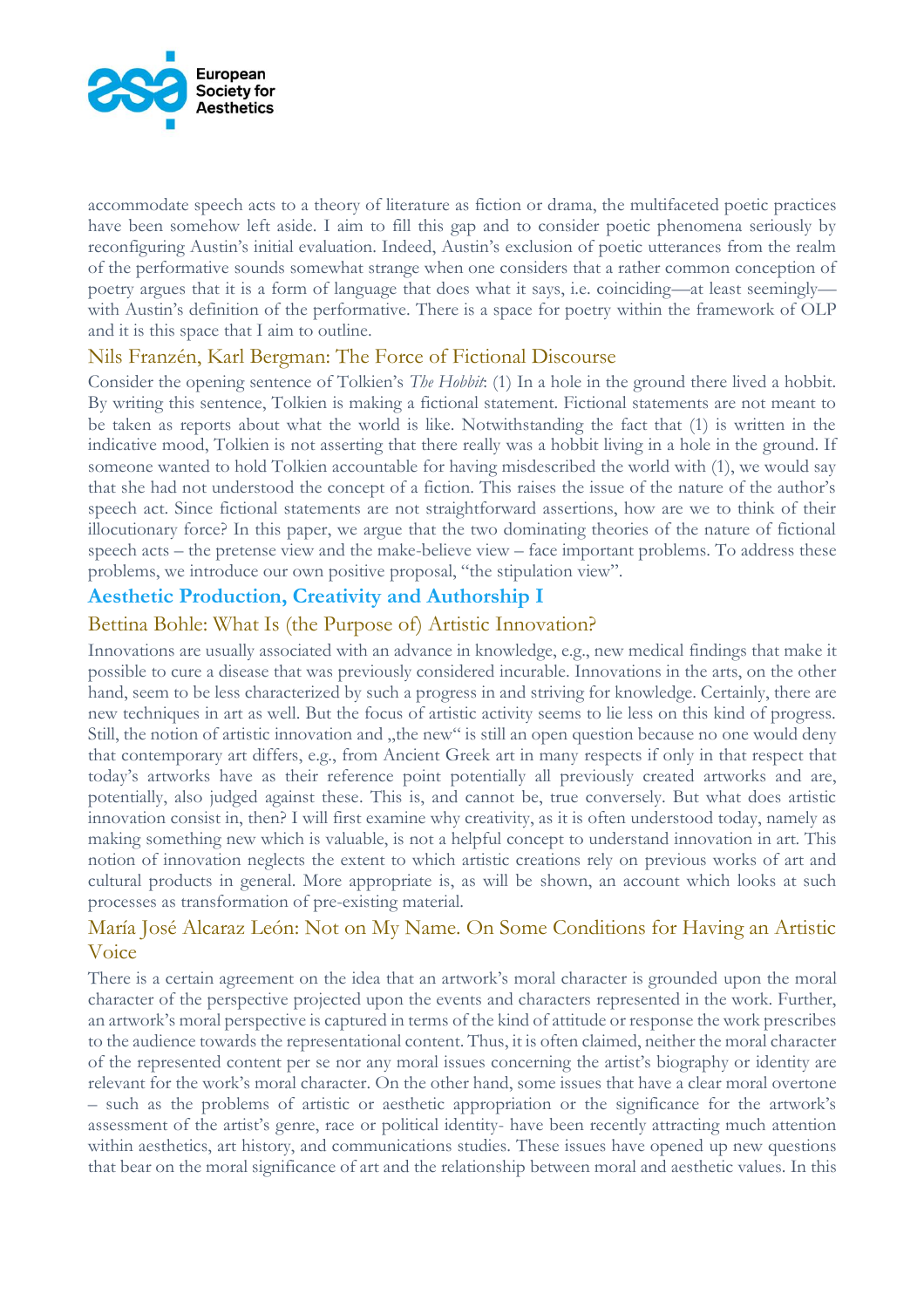

presentation, I will try to assess the extent to which certain concerns about the artist's racial or genre identity can matter to our assessment of the moral character of a work and whether there might be some aspects, over and above the expression of a particular moral attitude, that may be relevant for determining an artwork's moral outlook.

# **Philosophy of Pictures I**

### Caitlin Dolan: Pictorial Realism, Information, and Specificity

#### *Cancelled.*

### Sara Matetich: S.o.S. – Simulation of Sight

It is not my intention to linger on the peculiarities that characterize the *Site Specifics*, a label by which for sixty years have been catalogued different forms of art, united mainly by the need to be specifically conceived and, sometimes, made for\in a given location. For what I am going to say, I have to point out that it is the very relationship with the place where these 'ambiguous' art forms are set up, that will become substantially significant of the work\project itself. Space, in fact, is a 'significant environment', a work that works in the Work that re-means, in its transformation, the very connotations of performing action. To contain the never-ending process of meaning to which such a work would be subjected, will be Time: yes, exactly that granitic categorial essence that philosophy, together with Space, indicates as fundamental for any cognitive and speculative exercise.

### **Aesthetic Matters III**

# Michael Young: Making Us Wait… The Harmonic of Suspense

While recent philosophic work on harmony tends to focus on the Confucian notion of harmony where harmony is taken almost exclusively as concord rather than a dynamic process, there is no clear and generally accepted definition of harmony in audiovisual studies. As a branch of media studies, television aesthetics refers to close stylistic analysis and philosophical aesthetics as applied to television. I propose looking at harmony through the (often interchangeable) lenses of film and television and drawing on the musicological view (at least in the Western musical tradition) that harmony is premised on the idea of consonance and its counterpoint dissonance. My hope is that this paper will elucidate on and encourage research on novel ways of considering aesthetic harmony.

Jacopo Frascaroli: Do We Need a Predictive Processing Account of Aesthetic Experience?

Predictive processing (PP) is an emerging framework at the cutting edge of theoretical cognitive science and its philosophical implications are currently being hotly debated. This wide-ranging approach describes the human brain as an embodied probabilistic model of the world, constantly generating and updating predictions about the causes of its sensory states to maintain a sustainable exchange with its environment. This predictive process is increasingly said to be an imperative of every biological system and a possible unifying principle for understanding "perception, action, reason, attention, emotion, experience and learning" (Clark 2015, 9). Recently, PP has attracted the attention of a number of scholars working in philosophical aesthetics and in the psychology of art. In fact, a growing body of research is linking aesthetic pleasure with the need of the predictive agent to minimise uncertainty about the causes of its sensory states. The aim of this paper is to take stock of the so-far intriguing but scattered stream of research linking PP to aesthetic experience and to assess its prospects. I will begin by presenting the PP story about aesthetic experience as it has been developed so far and as I think it should be further articulated. I'll then point to several ways in which PP and aesthetics could fruitfully inform one another. In the end, I hope to show that the encounter is a promising one and that it deserves further exploration.

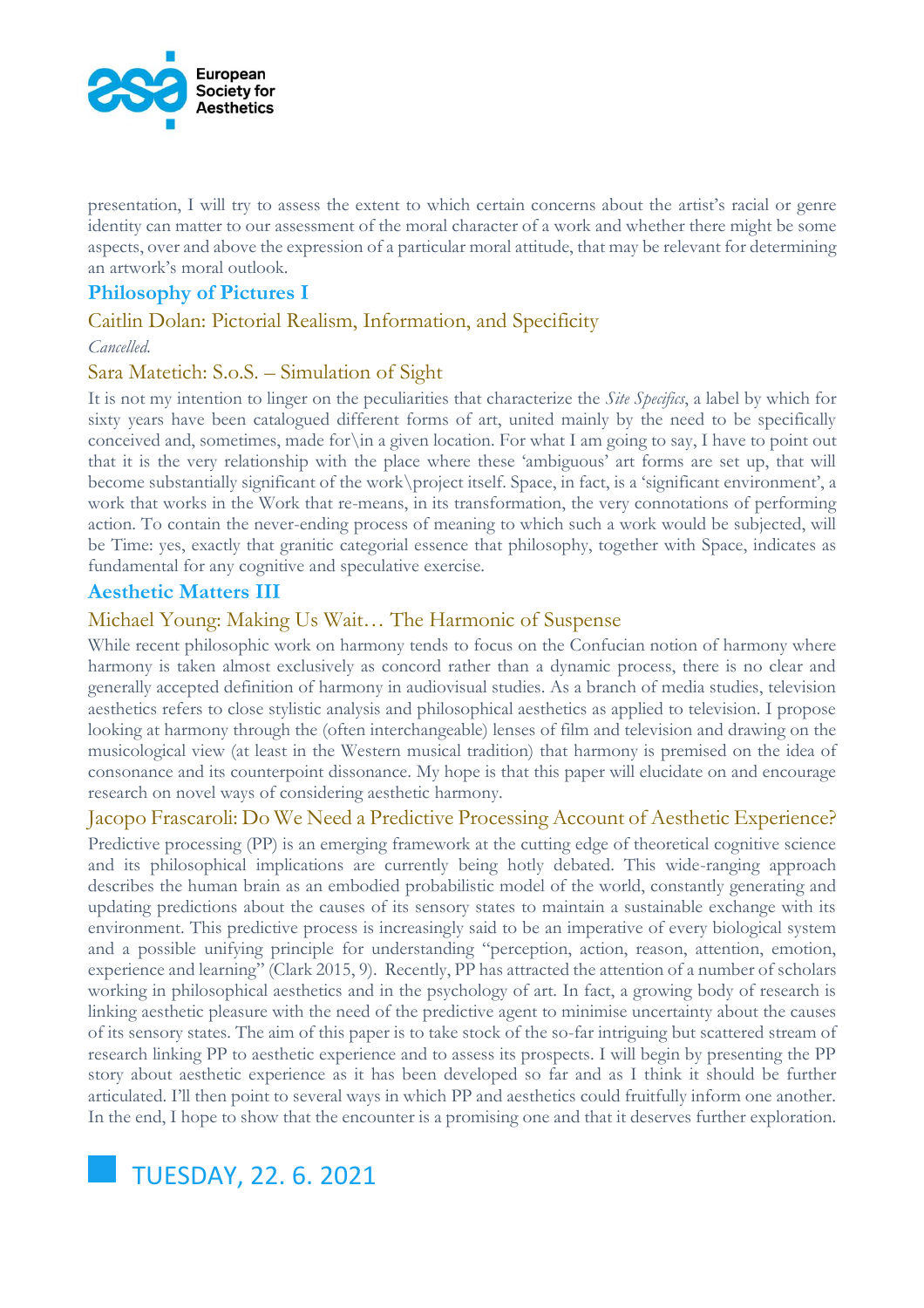

# **Philosophy of Pictures II**

### Maarten Steenhagen: Minimalism about Images. Mirrors, Photographs and Paintings

In this paper I will develop the suggestion that mirror images are images in just the way photographs and paintings are images. This is controversial, as it is typically assumed that images require some kind of surface configuration ('design') and that mirror surfaces are distinctive precisely because they lack such a surface configuration (the mirror itself isn't coloured). I will argue that current image theory tends to overlook a conception of images that is sufficiently general and abstract to render the configuration requirement spurious. I think this can be achieved by using a couple of available concepts and some further distinctions that are well motivated independently. The result is not only a better understanding of the optical properties of mirrors, but a new take on the puzzle of imagery and representation in aesthetics.

# Luca Marchetti: Grounding Predictions. Streaks, Speed-Lines and the Depiction of Motion in Static Images

The purpose of this paper is to give an account of the experience we have when looking at particular kinds of static images that are normally taken to represent motion and temporal extension: 'streaky images' – that is, images streaked with motion marks, in which the subject of the photo moves a good distance during its exposure time – and cartoon's motion-lines – that is, lines attached to a moving object to show the path of an action. The starting point of the paper is Gombrich's (1961) discussion of the depiction of motion in static images in relation to its concept of 'the beholder's share'. The framework in which I situate my analysis is that of perceptual theories of depiction (for example, Briscoe 2016; Nanay 2011, 2016; Newall 2011) and draws on empirical data issued from experimental psychology and cognitive sciences. What I argue for, in developing Gombrich's insights on the depiction of motion in static images and in analyzing the viewer's perceptual responses to streaks and motion-lines, are three conclusions: first, that depicted motion is a promising domain within which it is possible to study the ways in which active inference and top-down processes in Predictive Processing inform the spectators' pictorial experiences, supporting in a way the claim about the historicity of vision; second, that these peculiar images are genuine depictions of motion, not merely representations of it: perceptual theories of depiction have to concede that motion and temporal extension can be depicted - not merely represented - in static images; third, that answering questions about which properties can be genuinely said to be depicted should be tackled with reference to the overall perceptual capacities of a suitable viewer.

# **Philosophy of Music II**

# Asmus Trautsch: The Joyful Experience of our Expressive Power in Poetry and Music

The talk will reflect on the relationship of music and poetry and develop an argument that music and poetry constitute a formal continuity in time which doesn't just emerge from the grammatical and semantic organization of the transmission of meaning. The connection of sounds produced by poets/singers/musicians can be experienced as manifestation of the power to express at all, which allows the audience to dwell on sounds and leave them expecting new sounds (e.g., of words or tones) in the next moment.

# Rosa Fernández: Hermeneutic Truth in Contemporary Opera

While an enormous number of aesthetic texts have been produced in recent times, opera continues to occupy a very limited space, one that is even more reduced when thinking about contemporary opera. However, few art forms pose as many questions to the formulation of aesthetic thought as current musical creation, and specifically opera. It is here that an ecosystem of cultural actions is brought together that, in light of hermeneutics, opens up to truth in different possibilities. As Gadamer manifested in his body of thought, a work of art has an anthropological base that we believe is unfolded in contemporary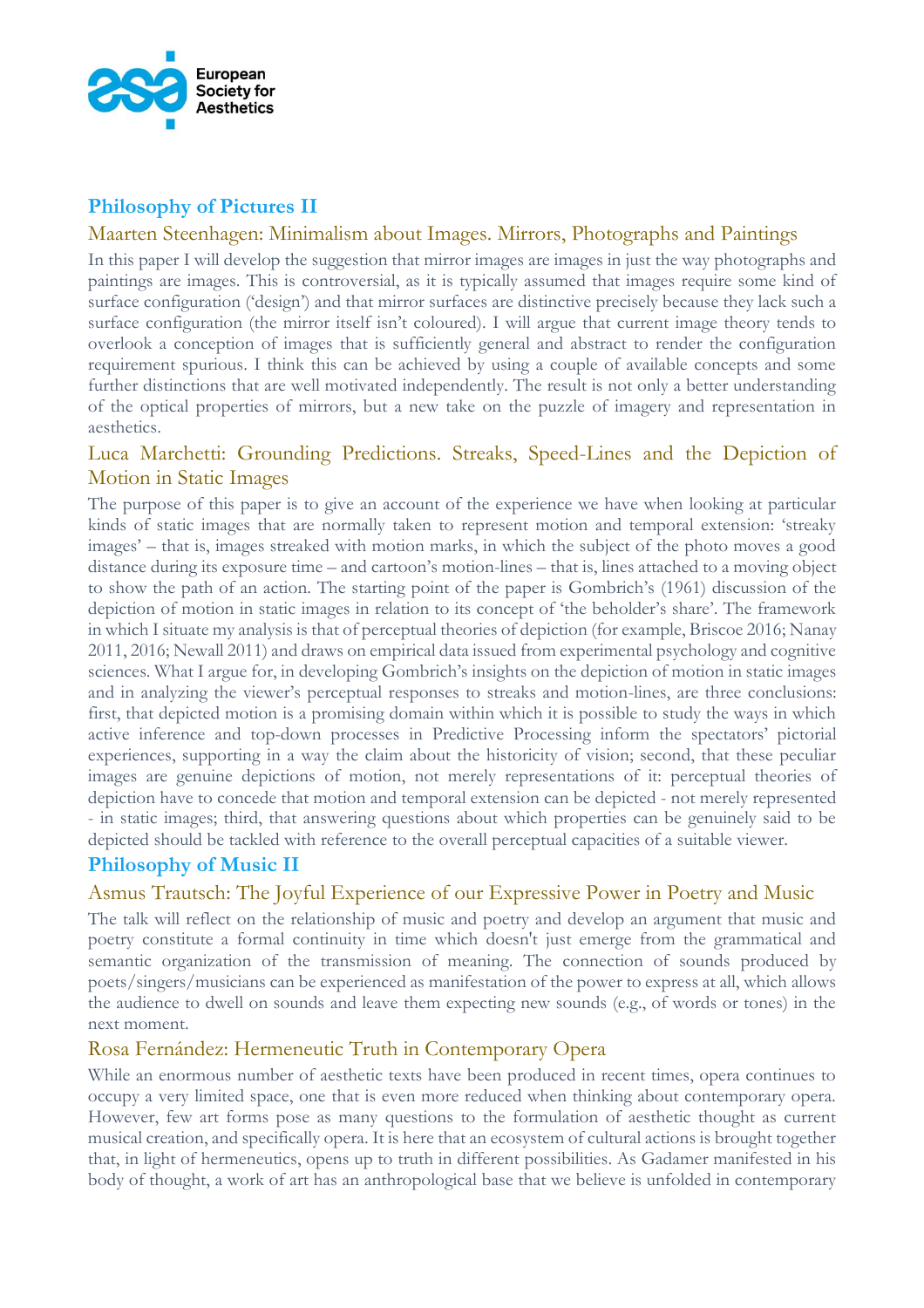

opera with all its interrogative force, since new integrations of artistic experience are incited within it. At this conference, we will reflect on two closely related fundamental questions: 1. The notion of hermeneutic openness in contemporary opera, especially regarding the possibility that it opens up to the truth from avant-garde operatic writing: is current opera a language open to universality and with that, to the truth, or is it, on the contrary, a closed language and with that, veiled? 2. Does the fusion of three art forms -such as theatrical dramaturgy, the music and the librettorematerialize and orient the truth displayed in the work with more force? We reflect on this aesthetic experience, if it is linked to a new audience and generated by a new conception of art.

# **Aesthetics of German Idealism II**

# Monika Jovanović: Beyond Internalism-Externalism Dispute on Aesthetic Experience. A Return to Kant

The question of what is distinctive for aesthetic experience, compared to other types of experiences, can be approached from two different perspectives. We may ask what is characteristic of the experience itself, as a psychological state, or wonder what causes that experience. The first approach is internalistic; the second externalistic. What is essential about our aesthetic experience and what defines it, according to internalism, has to do with its psychological features: what the aesthetic experience consists of, what it is like to be in such an experiential state. This perspective is an instance of an overall introspective approach to the human experience that has long been the dominant view. The fact that this mentalistic picture is largely rejected certainly influenced the abandonment of aesthetic internalism. However, a more immediate aesthetic reason for turning toward the opposite, externalistic approach, pertains to the Beardsley-Dickey debate. By analyzing Kant's view of aesthetic experience, I will try to show that internalistic and externalistic views of aesthetic experience are not mutually exclusive but rather complementary approaches. The merit of such an integrative approach is apparent when we judge it not only by its coherency and its extensional adequacy but also by its explanatory force. This can be seen when, for instance, aside from analyzing aesthetic experience itself, we also have a more general goal, i.e., answering the question whether aesthetic evaluation has inferential structure or arguing for the thesis that aesthetic judgments have universal validity. Plausible answers to these central aesthetic questions require that in analyzing aesthetic experience, we consider both the elements of the experience itself and the causes and conditions under which it occurs.

# Larissa Berger: Kant's Account of Emotional Art

It is often supposed that Kant's transcendental philosophy has little room for emotions. Even when it comes to beauty, only disinterested pleasure seems to have a constitute function whereas other emotions, at best, seem to make beauty impure. I will show that emotions play an important but overlooked role for art: they contribute to aesthetic ideas by being a driving force for the imagination's activity of playing. I will show that emotions can contribute to aesthetic ideas in either of three ways: (1) The given concept, which should be made sensible via the artwork, can be the concept of an emotion. (2) Emotions can be among the attributes associated by the artist. (3) Emotions can be among the partial representations associated by the beholder. In sum, I will present a more emotion-oriented view of art than is commonly attributed to Kant.

### **Aesthetic Matters IV**

# Onerva Kiianlinna: Contradiction That Never Was. Epigenetics versus Modularity in Evolutionary Aesthetics

Coevolutionary aesthetics has been forming since early 2010s. Its contribution of great value to evolutionary aesthetics has been including cultural evolution into theories of the origins of art and aesthetic judgement. Coevolutionary aesthetics—or non-modular evolutionary aesthetics, as it is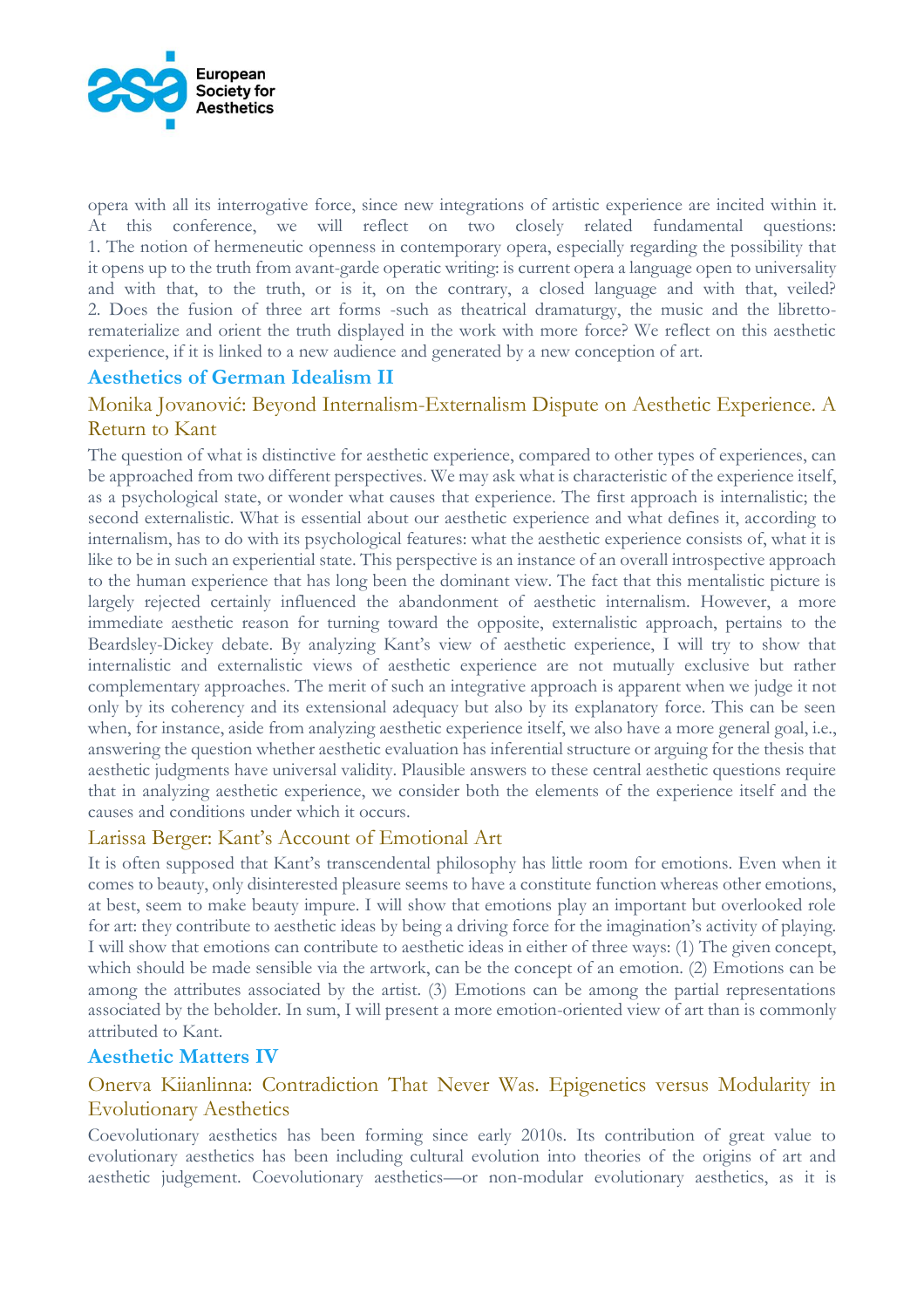

sometimes called—suggests that evolutionary aesthetics drawing from evolutionary psychology that explains our adaptive emotions has ignored that aesthetic behavior, no matter how innate, develops epigenetically, in a specific social environment. This criticism stems from the widely accepted notions that humans adapt plastically to changing conditions, and that there is no aesthetic module in the human mind. What has been forgotten is that modularity itself is at the moment considered the very cause for plasticity of the mind. This presentation shows that coevolutionary and evolutionary psychological aesthetics are more complimentary than contradictory. Thus, combining modular and epigenetic thinking could be the most consilient way forward in evolutionary aesthetics.

# Mateusz Salwa: Gardens. Ontology and Aesthetic Experience

The aim of my talk is to reflect upon existing definitions of garden and to offer my own. In order to do this I would like to refer to contemporary aesthetics of gardens (Cooper 2006, Leddy 1988, Miller 1993, Powell 2019, Ross 1998), however my definition will be based on the ideas of Rosario Assunto (1988) and Malcolm Budd (2002). There have been only few philosophical attempts at defining a garden (Hunt 2000, Jagger 2015, Le Dantec 2006, Macdonald 2016, Miller 1993, Powell 2019, St Denise 2007). It seems that on the one hand a definition is not really needed as everyone knows 'what it is we want to discuss when we speak of the garden" (Leslie 2013), whereas on the other the variety of gardens is such that one can only think of a family resemblance between them (Ross 1998). I contend, however, that it is possible to offer a definition that will respect the openness of the concept of the garden and at the same time will account for what we have in mind when 'we speak of the garden'. My idea is that it is possible to suggest an 'ontology of the garden' (Assunto) based on 'the aesthetic experience of nature' (Budd). In my view, such a definition is useful since it allows, among other things, to reconsider gardens as works of art, i.e. to reassess a traditional approach to gardens.

# **Philosophy of Pictures III**

### Jakub Stejskal: What Is an Image Format?

I take issue with the standard understanding of image format, according to which image formats are frames that delimit, but do not themselves design figurative content. Frame-less images such as rock art would thus be format-less. I argue against the identification of formats with frames because formatting can be achieved also by figurative means. However, a notion of image format that would allow for formatting to involve figuration faces the danger of collapsing the difference between depicting and formatting. To avoid this outcome, I propose that we understand image formatting as delimiting figurative content to align it with the standards of the image's intended communicative context. On this understanding, image formats are public, prescriptive, replicable, and relatively objective means of delimiting figurative content.

### Federico Fantelli: Pictorial Presentation: esse est percipi?

The topic of this paper can be straightforwardly introduced with question (or two): what is the nature of pictorial experience? What differentiates the pictorial space from the three-dimensional space? To address these broad issues, I will first reconstruct the threefold account of pictorial experience (Husserl 1904/2005; Nanay 2018, Voltolini 2018), given that it is generally agreed that a threefold structure is the most comprehensive structure for describing pictorial experience. However, such a generosity in terms of folds brings along some critical aspects, and I will argue that the third level, the level that describes what a picture is about, is not a necessary condition for an image to appear in our visual field. In the second part, I will outline the phenomenology of the pictorial space, pointing out the essential differences between three-dimensional objects and pictorial objects. I will then conclude by showing how this phenomenological characterisation is able to generate a conceptual couple – that of perceptual closure and imaginative openness – that aims at capturing the logic of pictorial experience.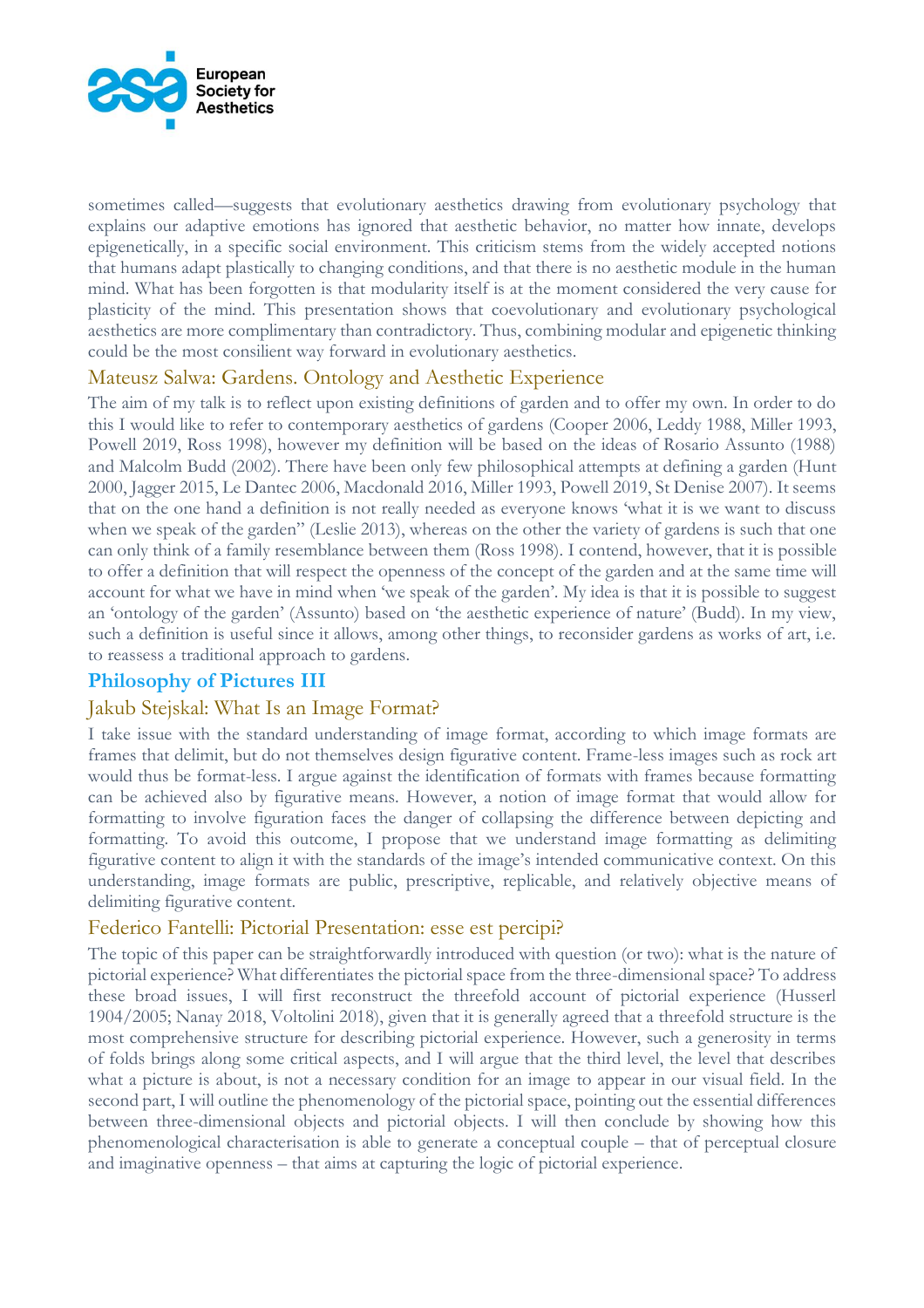

# **Philosophy of Music III**

#### Alessandro Bertinetto: Failure as Success. The Aesthetic Paradox of Artistic Improvisation

I explore aspects of the relationship between artistic improvisation and aesthetic normativity and deal with an aesthetic paradox that happens in the experience of so-called "free improvisation": forms of improvisation (especially in music, theatre, and dance) that are not based on themes, plots or choreographies. The paradox is this: when improvisation is perceived as successful (or felicitous) is not perceived as an improvisation. Hence, the artistic success of improvisation appears as the failure of the performance as improvised. What is (paradoxically) unforeseen here is the fact that the unforeseen does not show up. As I will argue, self-reflexivity and (trans)formativity of the normativity of improvisation are responsible for this paradoxical aesthetic unforeseen: the appearance of a successful improvisation as (performance of) a previous prepared artwork.

# Marcello Ruta: Pragmatism without Descriptivism. An Externalist Account of Musical **Ontology**

The presentation will be structured into two main sections: 1) A first section, where the distinction between pragmatism and descriptivism in musical ontology, and ontology of art more generally, will be clarified, and where Robert Brandom's normative pragmatics, as being able to distinguish between norms explicit in rules and norms implicit in practices, will be identified as an approach satisfying a pragmatic constraint without collapsing into a mere repetition of our beliefs generated in such practices. 2) A second section, in which a first tentative step of application of such an approach in the domain of musical ontology is developed by trying to make explicit the rules governing our treating a sound event A as a performance of a specific musical work A, specifically in the context of the dominant practice of Western instrumental music that held sway for the whole 19th century and after, a practice designated by Lydia Goehr as the Beethoven-Paradigm.

### James Lewis: The Musicality of Speech

In speech, a speaker's intended meaning can make sense of the sound she makes, but only to a certain extent. Much of the sound of our speech – its prosodic profile – has little or nothing to do with the words we utter, or what we mean to communicate by uttering them. For instance, you and I could each speak the same sentence, and in uttering it, we could mean the same thing as one another. And yet, our two utterances will sound quite different as a result of the unique timbres of our two voices, our accents, and our idiosyncratic styles of expressing words through melody and rhythm. All speech can be heard as music, as song. Any evaluative criteria for assessing the aesthetic merit of singing can, it seems, also be applied to speaking. Speech can be musically beautiful, and it can also be kitsch. The combination of pitch, rhythm, tempo, timbre and dynamics in any given vocal performance can strike one as lovely, as intriguing, or in one way or another as tone-deaf or displeasing or perhaps even clichéd. Indeed, the possibilities for musical evaluation of speech is multiplied further by the aesthetic significance of the interaction between the semantic and pragmatic significance of speech on the one hand, and its strictly prosodic features on the other. There could be aesthetic quality, for example, in the way the melody of a person's accent can be heard more clearly when they speak of matters closer to their heart. Attention to this interaction too can yield aesthetic experiences. Many of us are in the habit of allowing aesthetic impressions made by a person's speech to affect how we are inclined to feel about them. At the extremes of this habit, we may allow the impressions of a person's speech to lead us to distrust them, dislike them, or, indeed, to be strongly endeared to them. This raises a question. Can such feelings ever be acceptable? That is, can it be legitimate to value or disvalue a person on the basis of the apparent aesthetic qualities of their speech? My goal in this paper is to defend an affirmative answer to this question.

### **Aesthetics of German Idealism III**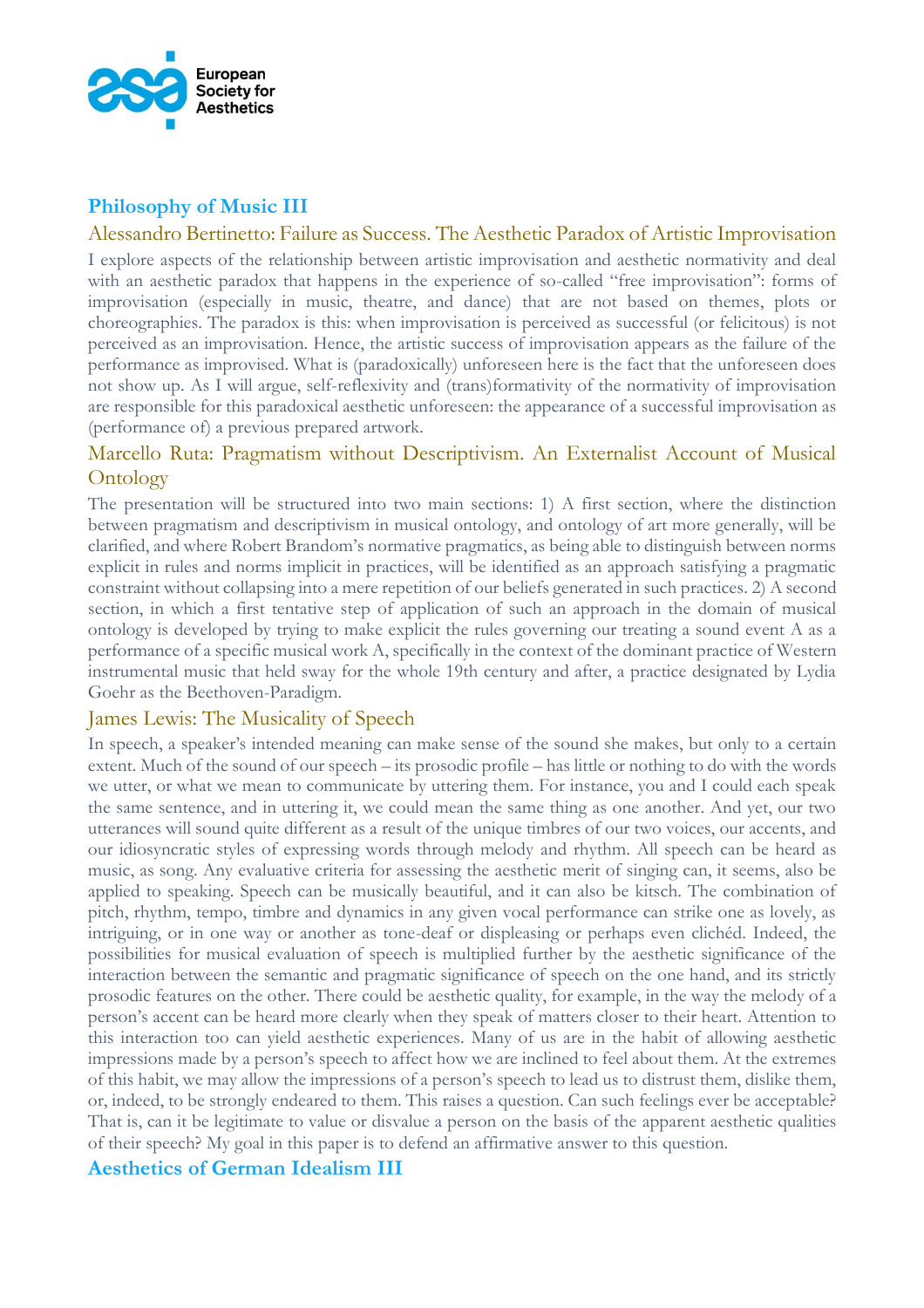

# Jennifer Dobe: Moral Spectatorship in Kant's Aesthetics

It goes without saying that moral interests dominate the final sections of Kant's *Critique of the Aesthetic Power of Judgment*. Kant insists, for instance, that aesthetic experience "prepares" us for becoming morally good because we learn to "love" something without interest; he also argues that beauty "symbolizes" the morally good (das Sittlich-Gute) (§59), or the unconditional good to be realized through freedom, namely, holiness of will (Munzel, 1995). However, we may grasp the multifaceted moral significance of beauty best, I believe, when we acknowledge that it does not unsettle, indeed is consistent with, the objectoriented perspective of the judgment of beauty itself. This is not the case in the sublime: the moral significance of the sublime is inconsistent with what is initially an object-oriented perspective. In judging the sublime, the subject, first orientated toward nature, finally turns inward. Considering beauty and the sublime in this way, we may relate his mature aesthetic theory to his moral pedagogy: the transition from moral spectatorship to moral agency (and thus the transition from judgment to practical reason). Beauty's moral significance, though indispensable, is importantly fastened to (and thus limited by) its particular point of view (object-orientation) and signifies the subject's distance from the good that is to be realized through freedom.

# **Aesthetics and Pandemia**

### Mojca Puncer: Virus as Metaphors. The Art World under Pandemia

This paper considers the role of the virus as metaphor in art, culture and society, drawing on both historical definitions and contemporary philosophical and aesthetic interpretations of metaphor in general and visual metaphor in particular. The introductory discussion of illness (virus) as metaphor in the writings of Susan Sontag is followed by a brief history of metaphor theory from aesthetics and rhetoric to contemporary cognitive theory. This is followed by a chapter in which metaphorical thinking is considered in the context of the art world. Using the conceptualization of illness as metaphor (Sontag), we show how the metaphor of particular illnesses (characterized by the metaphor of illness as war) is used in visual arts. We are particularly interested in how the viral metaphor shapes the art world at the time of the coronavirus pandemic. The treatment of examples of visual metaphor in art (metaphorizing the experience of quarantine and other consequences of the virus) through aesthetic concepts of the familiar and the strange, is accompanied by a question about the possibility of a new ethics and politics of care. The discussion concludes with a reflection on what can be considered not only in the field of artistic metaphorics of the virus, but in the broader discursive field of art and aesthetics.

# Marta Maliszewska: Reclaiming Public Space – Street Art as a Tool of Social Change in the Pandemic Times

The current pandemic affected nearly all aspects of our social and private life. It was no different with public space. I claim that the current crises, epidemiological and socioeconomic, create another type of breakdown: the crisis of public space. Referring to Margaret Kohn (2004), Jacques Rancière (2013), Chantal Mouffe and Ernesto Laclau (1985) I present the political aspect of public space and its significance to representation of marginalized voices. In this light the crisis of public space is understood broadly as a danger not only to material space but primarly to public life. Recalling theories of street art by Andrea Baldini (2016, 2020) and Sondra Bacharach (2018) that emphasize its subversive nature, I analyze how in the face of the pandemic street art is gaining significance as a voice of political dissent against the appropriation of public space. By claiming the right to public space, street art claims it for those who protest on the streets despite the restrictions and those deprived of this right by force or fear. In place of the absent bodies, it symbolically marks the existence of social struggles and marginalized voices.

### **Aesthetic Matters V**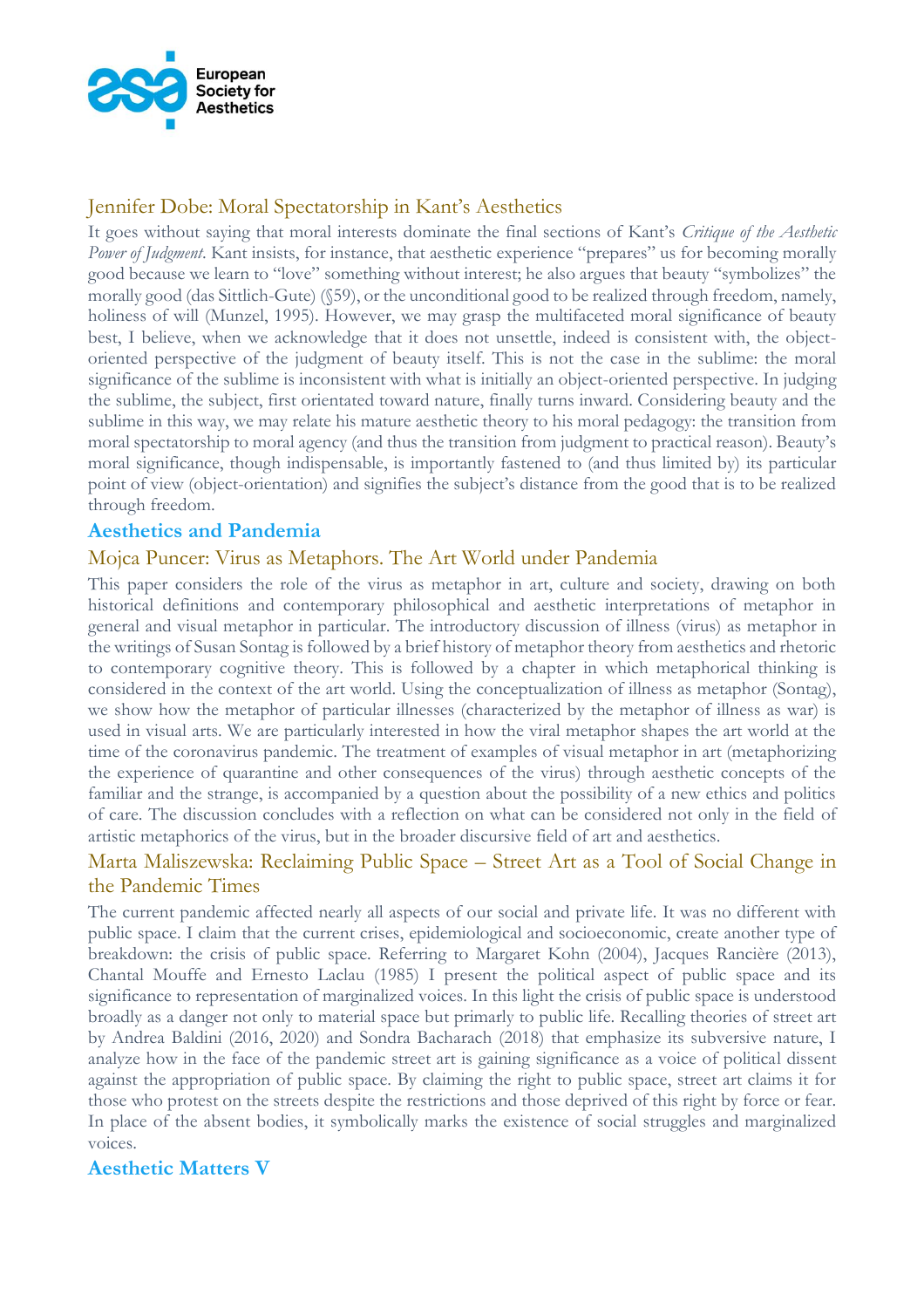

# Christopher Earley: What Is 'Contemporary' in Contemporary Art?

Over the past decades art institutions across the world have taken up the convention of calling recently produced artworks contemporary art. But though the term circulates widely, upon inspection there appears to be little consensus about exactly what changes this shift in terminology is supposed to capture (Foster, 2009). From the perspective of philosophy, what should we make of this puzzling concept? In this presentation, I claim that many current philosophical attempts to say what differentiates contemporary art from other kinds of art have been unsuccessful because they shy away from targeting what is 'contemporary' in these artworks. I will argue that this task is central, and that we can make sense of it by understanding the way artworks engage with the issues of contemporaneity. If this holds water, then it marks out a novel research project in philosophy of art: one which puts the notion of 'artistic engagement' front and centre.

# Aurélie Debaene: Object of Attention. On the Inescapable Objectifying Nature of Modelling

The treatment of a human being as an object is a morally objectionable harmful attitude and behaviour. Modelling is an activity, however, that depends upon the objectification of the model's body by both the model and those interacting with it. I argue that this form of objectification, or, objectification in this context, lacks the morally objectionable character. I first situate objectification in the work by Martha Nussbaum (1995), expanded upon by Rae Langton (2009), and importantly in Anne Eaton's writing on visual mechanisms of objectification in artworks (2012). I distinguish between 'mere' objectification, which encompasses the objectionable, harmful effects of objectification, and 'aesthetic' objectification as a morally benign form present, and crucial, to the art-making process. I secondly claim that modelling is inescapably objectifying due to the ongoing (self-)scrutiny of the model by those present, and those viewing the artwork she is represented in. Third, I argue 'aesthetic' objectification mitigates harmful effects by focussing on the model's bodily labour, subsequently recognising and collaborating with her expertise. Finally, I muse that 'aesthetic' objectification can introduce artistic opportunity to subvert objectifying visual mechanisms, and stimulate a rich, further discussion of how different modes of objectification within the studio and artworks interact.

# Remei Capdevila-Werning and Sanna Lehtinen: A First Approach to Intergenerational Aesthetics: Theoretical Stakes, Practical Examples, and Future Research Avenues

This paper introduces the relatively new philosophical sub-specialty of intergenerational aesthetics, which centers in the study of aesthetic values and aesthetic choices taking into account the aesthetic appreciation of future generations. The study of aesthetic issues of our surroundings from an intergenerational point of view stems from a pressing concern regarding our present situation in terms of environment and sustainability, as our current exploitation, building, and living practices seem clearly unsustainable in the long run. Acknowledging a temporal dependency between the present and the future in aesthetics offers a new perspective to explore aesthetic values, perception, and judgments as well as practical aesthetic decisions. This paper discusses the main concerns of intergenerational aesthetics, including its theoretical stakes, its normative aspect, the role of intergenerational thinking in theory and practice, and presents an example to illustrate the pressing importance of introducing intergenerational considerations to our current aesthetic practices. It also proposes a series of potential avenues of research for further investigations in the field.

### **Aesthetics and Morality**

### James Hamilton: One Moral Problem about Theater

I will present a case, which I call "cue change," that raises one moral problem about theater — although of course there are others, a problem about why performers can and do rely on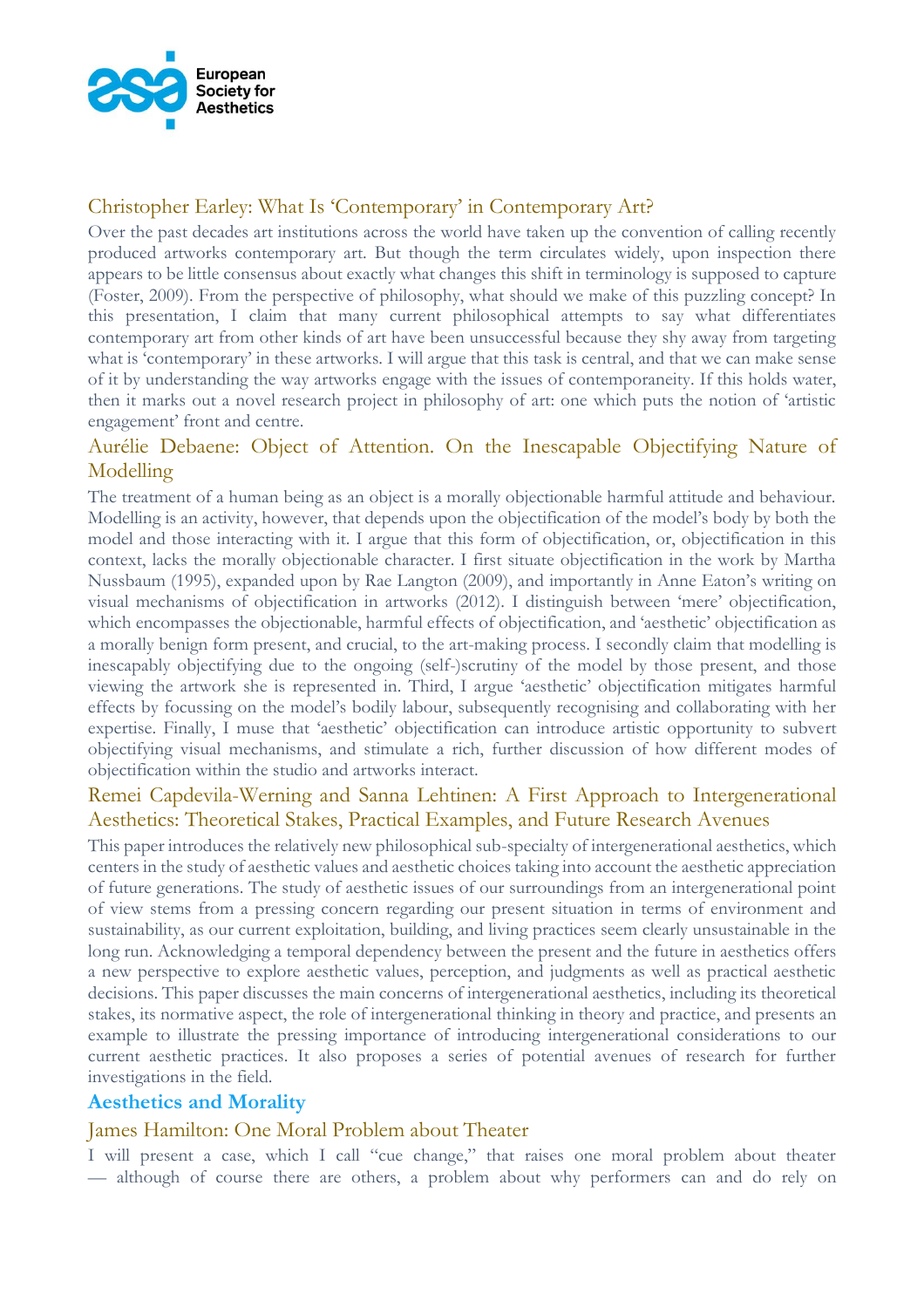

their fellow performers to go on and why spectators are right to expect this. I will give several reasons why philosophers should care about this problem. And finally I make a suggestion derived from evolutionary game theory — about how to solve the problem. The case itself is deceptively simple and apparently trivial; but the problem it raises is not.

### David Collins: A Collingwoodian Take on the Moralism/Autonomism Debate

Whether or not moral values are relevant to the artistic value of artworks has been much debated, with Moralists (or Ethicists) arguing that moral defects in artworks can count against their value as art, Immoralists arguing that such defects sometimes count positively towards artistic value, and Autonomists maintaining that the moral status of a work's content is unrelated to its artistic value. Recently, the debate has reached what seems like an impasse, with support for each side coming down to a difference of 'intuitions' with no obvious way to convince interlocutors whose intuitions about particular cases differ from one's own. This paper suggests a way out of this impasse by examining the presuppositions of the Moralist, Immoralist and Autonomist positions from the perspective of R.G. Collingwood's aesthetics. I argue that the established positions in the debate all treat moral value as a property of a work that may or may not count as a pro tanto aesthetically good/bad-making property, whereas the Collingwoodian approach takes positive artistic value to be itself morally valuable (and negative artistic value to itself be morally disvaluable). An advantage of this Collingwoodian perspective is that it is able to account for intuitions on both sides of the existing debate insofar as it allows that moral and artistic value are importantly related, where an intuition to this effect is one of the motives for Moralism, and that the moral value of a work's content or of its use does not itself affect its artistic value, where intuitions to this effect are part of the motive behind Autonomism.

### **Philosophy of Music IV**

### Darío Loja: A Brief Insight into the Musical Role of Non-tonal Aspects

Our experience of music, similarly to how Richard Wollheim (1980, 1987) describes representational seeing, could be described as a simultaneous attention to a 'musical object' and the medium through which it is presented to us. I would like to consider this dichotomy in terms of perceiving in music elements with a structural role and elements that do not have one (Hamilton, 2009). In particular, my aim is to assess the role of the later in our musical experience, in order to defend the importance of this dimension and to evaluate the extent to which our configurational capacity is permeated by attention to these elements which might at first sight appear to be extra-musical. The study of musical aspects on which I focus here, have as a background objective to support the perspective according to which musical experience is best explained in terms of musical understanding (Arbo, 2013; Defez, 2013; Kaduri, 2006; Scruton, 2004), a stance on meaning, influenced by Wittgenstein's texts.

### Andrés Luna: What Is Wrong with Appearance Emotionalism's Account of Emotional Response (to Musical Expressiveness)?

This paper is focused on the account of the relationship between expressive perception of music and the emotional response to it provided by appearance emotionalism, the view defended by Stephen Davies. My claim is that appearance emotionalism does not offer an adequate explanation of that relationship. More precisely, appearance emotionalism misconstrues that relationship by imputing to the emotional response a rol completely extraneous to the very experience of understanding the expressive qualities of music. To give support to this claim, I will submit three arguments: the first one aims to show that Davies' explanation lacks normative force, the second one is a thought experiment based on some phenomenological insights, and the last one points out that Davies is not justified at all in restricting the understanding of music's expressiveness to perception, since emotional response could be count as evidence of someone's understanding of music's expressiveness.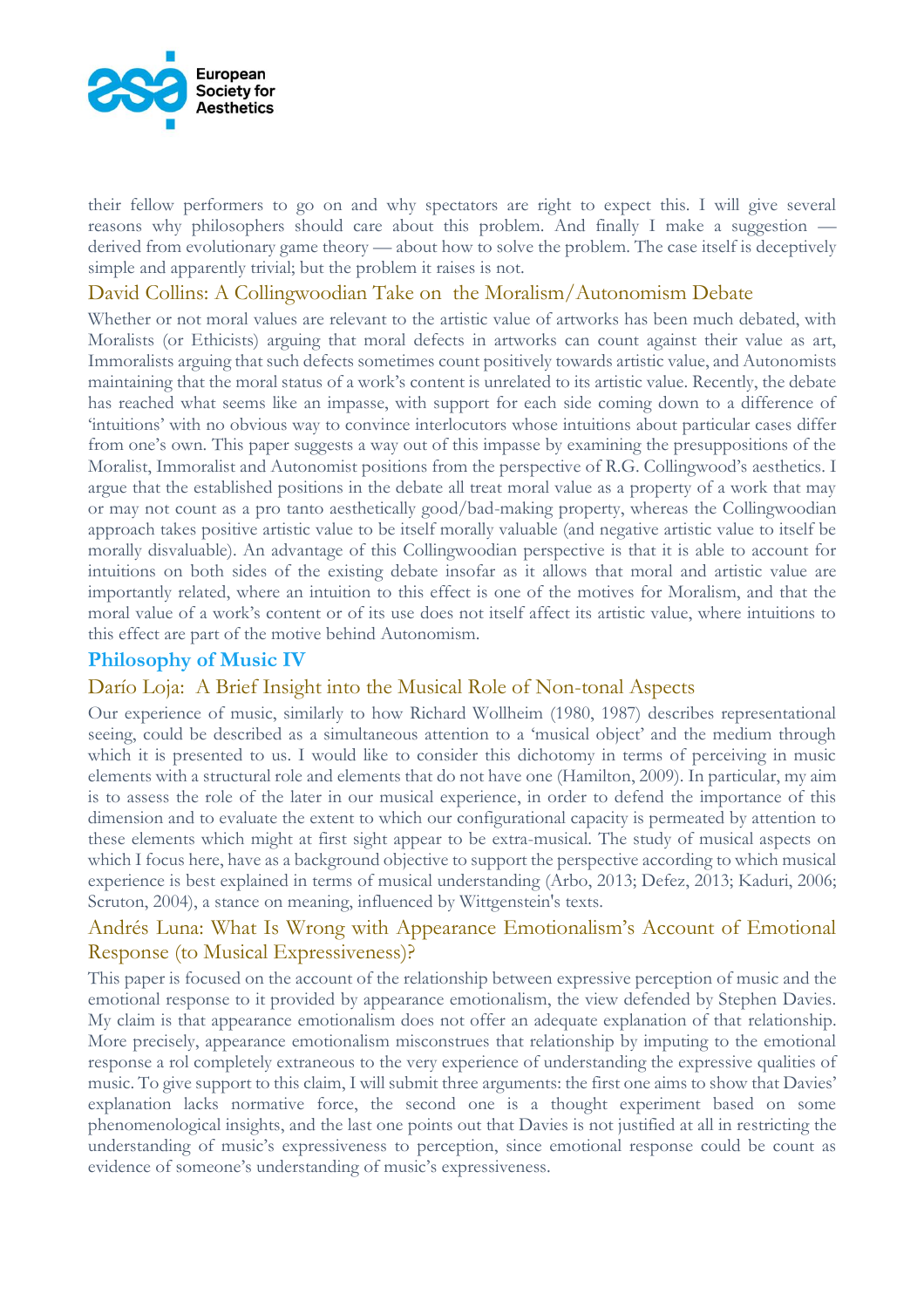

# **Aesthetics of Design**

# Judith-Frederike Popp: Aesthetic Self-determination – Becoming a Person through Art and Design

At first glance, it appears to be self-explanatory that human beings need some kind of aesthetic engagement in order to realize their potential as agents with capacities both of self-consciousness and personal striving. Philosophers like Theodor W. Adorno (1973), Herbert Marcuse (1977) or Martin Seel (1997) have emphasized the idea that epistemic and teleological forms of orientation need an aesthetic corrective that is able to break up dogmatic rationalizations in private and public contexts. Furthermore, these positions entail the thought that aesthetic perspectives and experiences are major parts of living well. More recently, Dominic McIver Lopes has underlined this point by characterizing human agency and life being permeated with aesthetic appreciation (McIver Lopes 2018). McIver Lopes' combination of ethics and aesthetics hints towards an important task: There is a an ongoing need to concretize the forms in which aesthetic engagement can be practiced under the living conditions of contemporary subjects. It is my aim in this talk to concretize this thought by discussing two ideas: Firstly, that an aesthetic perspective has to be integrated into the ethical outlook of human agents by recognizing it as a part of determining oneself as subject and person. Secondly, that in order to comprehend this combination of ethical and aesthetic dimensions, one has to include receptive and productive dimensions of engaging in the aesthetic realm. This cooperation of dimensions, in turn, can be illuminated in its complexity by taking the overlapping areas of contemporary art and design into account. By discussing self-determination as an aesthetically driven process depending on ongoing encounters and engagements with phenomena of art and design, the aim is to shed further light on the idea that the ethical thought of living a good life and concrete ways of interacting with oneself and the world in an aesthetic way have to be discussed interdependently in order to develop an appropriate picture of aesthetic phenomena being of main relevance for human thriving and emancipation.

# Lucía Jiménez Sánchez: Fittingness, Patterns of Use, and the Aesthetic Appreciation of Design

The aesthetic character of functional objects has been widely understood in terms of form's 'fittingness' for a function (Parsons and Carlson, 2008) (Forsey, 2014) (Panos, 2019). In this paper, I will suggest an alternative, enriched, account of the aesthetic value of design. I will challenge the Functional Beauty Accounts arguing against the idea that the aesthetic value of functional objects is to be primarily understood in terms of looking "fit". Thus, I will propose a shift into a new interactive model of aesthetic appreciation to show how an accurate aesthetic understanding of design depends upon recognizing 'patterns of use'.

# **Aesthetic Production, Creativity and Authorship II**

# Emanuele Arielli: Creativity and the Machine

In this paper I will argue that developments in machine learning and artificial intelligence (AI) applied to aesthetics have relevant implications for philosophical aesthetics, in particular regarding the discussions about the nature of creativity and authorship. According to some observers, the automatic generation of aesthetic artifacts, as well as the development of software that increasingly supports the work of artists and designers, call into question the uniqueness of individual creativity and artistic imagination in an unpreceded way. Moreover, in a scenario in which formal properties of artifacts seem to be easily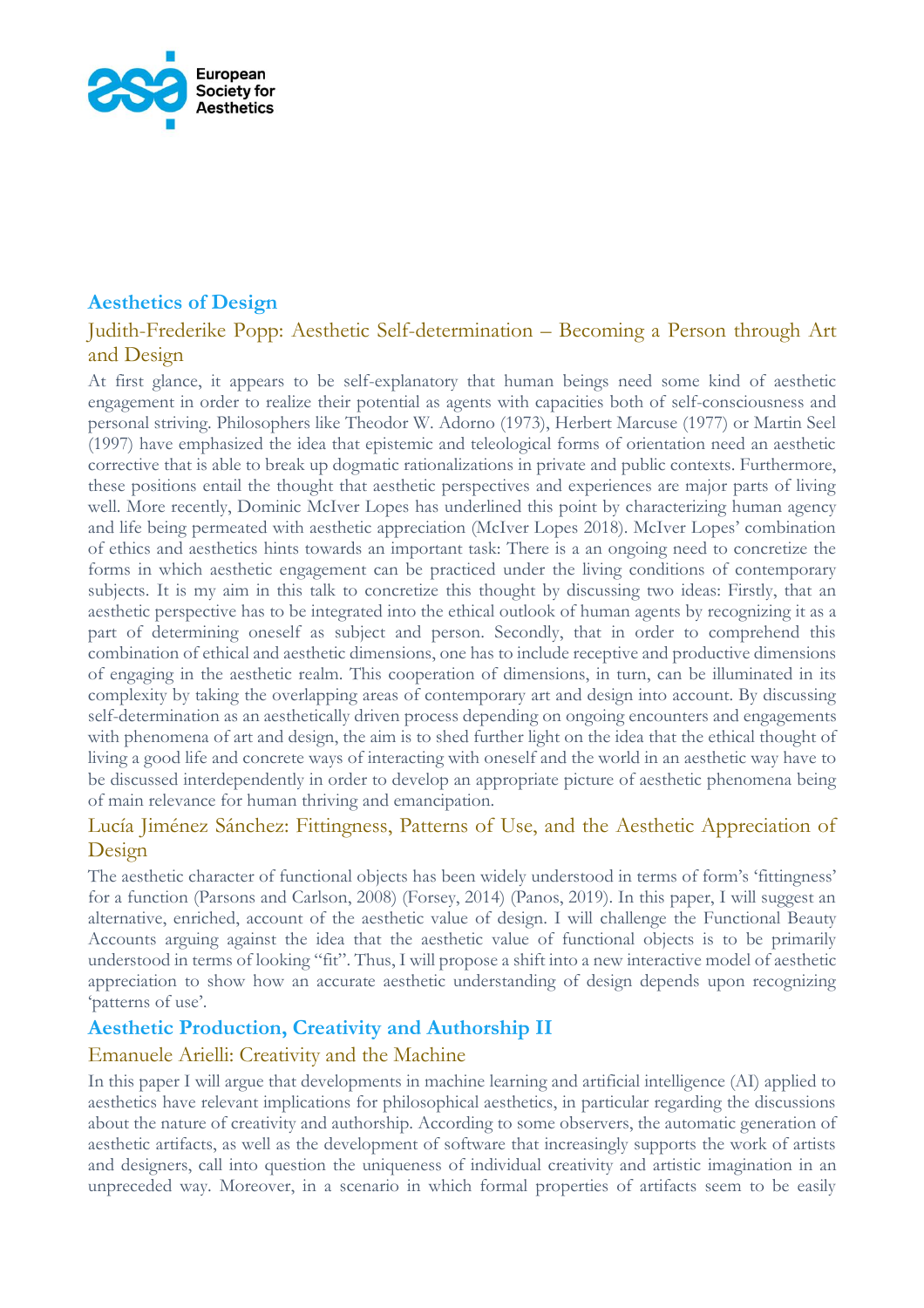

replicable by machines, the debate on the relationship between aesthetics and the nature of art seems also revitalized. Overall, diverging positions on this issue oscillate between a view of the machine as an Other competing with human capabilities, and, on the contrary, an interpretation of technology as extension of human potentialities by means of the externalization of complex mental processes. AI and machine learning would be in this sense a direct practical manifestation of an "extended aesthetic mind", in which traditional cognitive limits of the biological mind can be overcome even in areas related to aesthetic creation. This is a controversial stance that also philosophical investigation needs to deal with.

# Jochen Schuff: Art as Making and Performing. Paul Valéry

What does it mean to make art? What does it mean to perform art? To discuss these questions, I will draw on Paul Valéry's aesthetics. Valéry's aesthetics not only emphasizes construction and processuality rather than any notion of self-contained works; his own writing incorporates processuality rather that conclusiveness. Thus, it is a particularly useful resource for understanding the performing arts, and thus the performative aspects of the arts in general. But Valéry's self-critical writing moreover links aesthetics to critical thinking.



# **Philosophy of Music V**

# Eran Guter and Inbal Guter: Let's Face the Music. Nested-Worlds, Thoughtwriting and Enactivism

In regarding musical experience, contemporary Anglo-American philosophy of music tends to show allegiance to the main tenets of representational cognitivism. Cognitivism amounts to rendering musical experience as consisting of, or constituted by propositional attitudes. Musical experience requires concepts and have rich conceptual structure, and these cognitive components are disembodied. Yet representational cognitivism has been seriously challenged over the last three decades by enactivism. Enactivism sees mentality as rooted in engaged, embedded and embodied activity as opposed to detached forms of thought. It prioritizes and highlights the primacy of ways of acting or "doings", what is done in the world, over ways of thinking, what is thought about the world, or how the world is represented. Such natural ways of acting both foster and come to be shaped and developed by customs, practices and institutions. Enactive accounts of musical experience underscore the richly interactive, explorative, world-engaged, embodied and embedded nature of musical experience, stirring away from the dominant tendency in philosophy and psychology to treat musical experience as a relatively passive affair. In this paper we explore the thrust of enactivism concerning musical experience in the rather unexpected context of Kendall Walton's intriguing account of ornamentality in terms of nested-worlds of makebelieve. Walton's own account of musical experience stirs away from this notion of ornamentality. Thus, our attempt to explicate musical experience in terms of ornamentality amounts to reading Walton's theory somewhat against the grain. Still we argue that this affords not only a theoretically viable way to open up a possibility for an enactive view of musical experience in terms of musical ornamentality, but also one which surprisingly complements Walton's more recent suggestion to understand music and musicmaking in terms of what he calls "thoughtwriting", that is, as sort of texts which are composed for others to use in expressing their thoughts, feelings or attitudes.

Charles Lebeau-Henry: Nietzsche's Critique of Religious Affects in Music

*Cancelled.*

# **Aesthetics, Politics and Morality**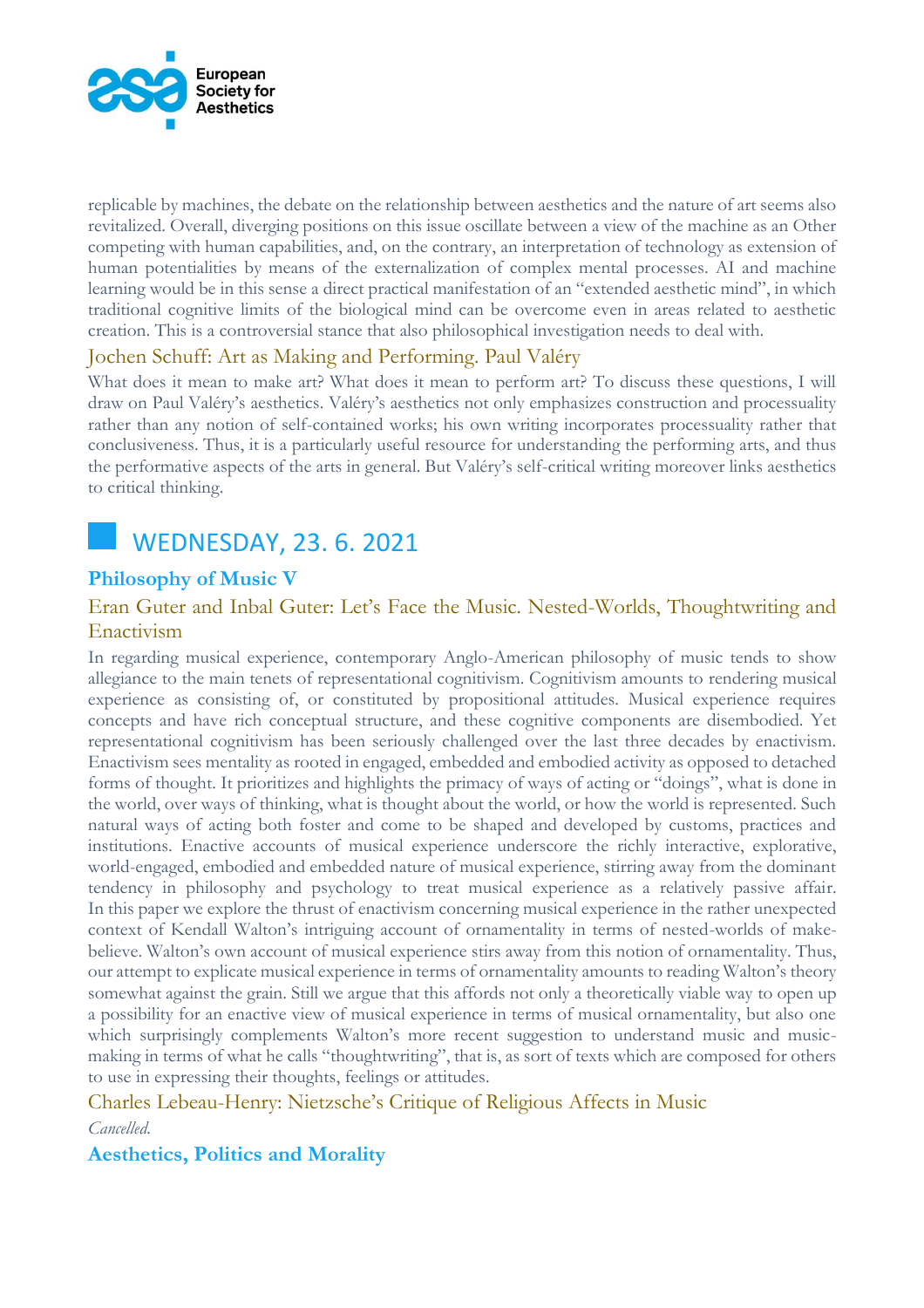

# Jessica Jaques: On Deconstruction and Construction in Picasso's *Las Meninas*. Political Reason and Death Exorcisms in 1957 Barcelona's Suite

On the tricentennial of Velázquez's *Las Meninas* (1656-7), Picasso made a peculiar and titanic tribute to the major work of Spanish painting, deconstructing it in fifty-eight oil paintings between August 14 and December 30, 1957. It was possible for me to uncover the date of its inception thanks to pointing out the creative hybridization that Picasso exercised between this series and his long contemporary poem El entierro del Conde de Orgaz. In 1971, the American philosopher Nelson Goodman went to Barcelona. There, he discovered Gaudí's Sagrada Família (begun in 1882 and not yet finished) at the same time as Picasso's series *Las Meninas*. Goodman considered Picasso's *Las Meninas* as "the most impressive variations ever done in painting", as he writes in his article "Variations on Variation – Or Picasso back to Bach …" (1988). This critical judgment entails two theoretical approaches developed in his article "Variations on Variation". The first one is especially important to the philosophy of art, and consists of two issues: first, it expands the use of the term variation from music into painting and, consequently, makes it suitable for the understanding of further creative processes; second, it establishes a bridge between the notion of variation and the notion of series, which provides a theoretical statement of the first term to philosophy of painting, variation being considered from now on as an indirect mode of reference. But, beyond this clarifying statement, what where the reasons of Picasso's creative process in his variations on Velazquez's *Las Meninas*? The aim of this proposal is to put forward some of these reasons. We could reach a consensus in accepting that two creative processes are at play in Picasso's *Las Meninas*: (1) the deconstruction of the Velazquez's work in a series and (2) the construction of a total of 58 oil paintings that deserves to be appreciated qualitatively as a totality, an aspect which I will refer to using the term suite, which (like Goodman's variation) I will borrow from the field music. For the creative process of deconstruction, I will present a political reading of Picasso's *Las Meninas* in their concurrence with the tricentennial of the work of Velázquez. Next, I will present the reason for the creative procedure of the suite's construction, and also for its presence in its final location in the Picasso Museum in Barcelona, the exorcism of two deaths; respectively: that of Picasso's father, José Ruiz y Blasco (who passed away in Barcelona in 1913), and that of Jaume Sabartés (deceased in Paris in 1968).

Lisa Schmalzried: Deception, Lie, and Sentimentality. The Immorality Criticism of Kitsch

Pauzarek publishes one of the first treatise on kitsch in 1912 and thereby sets the tone on how others thought about kitsch in the following decades. He describes kitsch as the anti-pole to true art, as tasteless trash for the masses, as ignorant of any ethical, logical, or aesthetic demands, as indifferent to any crimes committed against the material, technique, or art form, and as cheap while pretending to be valuable. In Pauzarek´s spirit, kitsch has been understood as an aesthetic category which should be defined dependent on and compared to art. A common way of such an art-based kitsch definition sees kitsch as low-grade (anti-)art. But not every kind of bad art is kitsch. This leads to the question in which respect kitsch fails as art? One default answer is that kitsch inter alia shows moral deficits which art does or should not display. Kitsch is under moral general suspicion. Broch, for example, claims that kitsch is the evil in the value system of art. The first aim of this paper is to better understand this immorality criticism and its second to reject it. Although some kitsch objects might display moral deficits (as do some works of art), not all kitsch is immoral. Based on morality, one cannot distinguish art from kitsch.

# **Aesthetic Matters VI**

### Elisa Caldarola: The Medium of Installation Art

Contra Gemma Argüello (2020), I argue that it is not controversial to claim that we use the term "installation art" to refer to works that share the same art medium - once we have identified an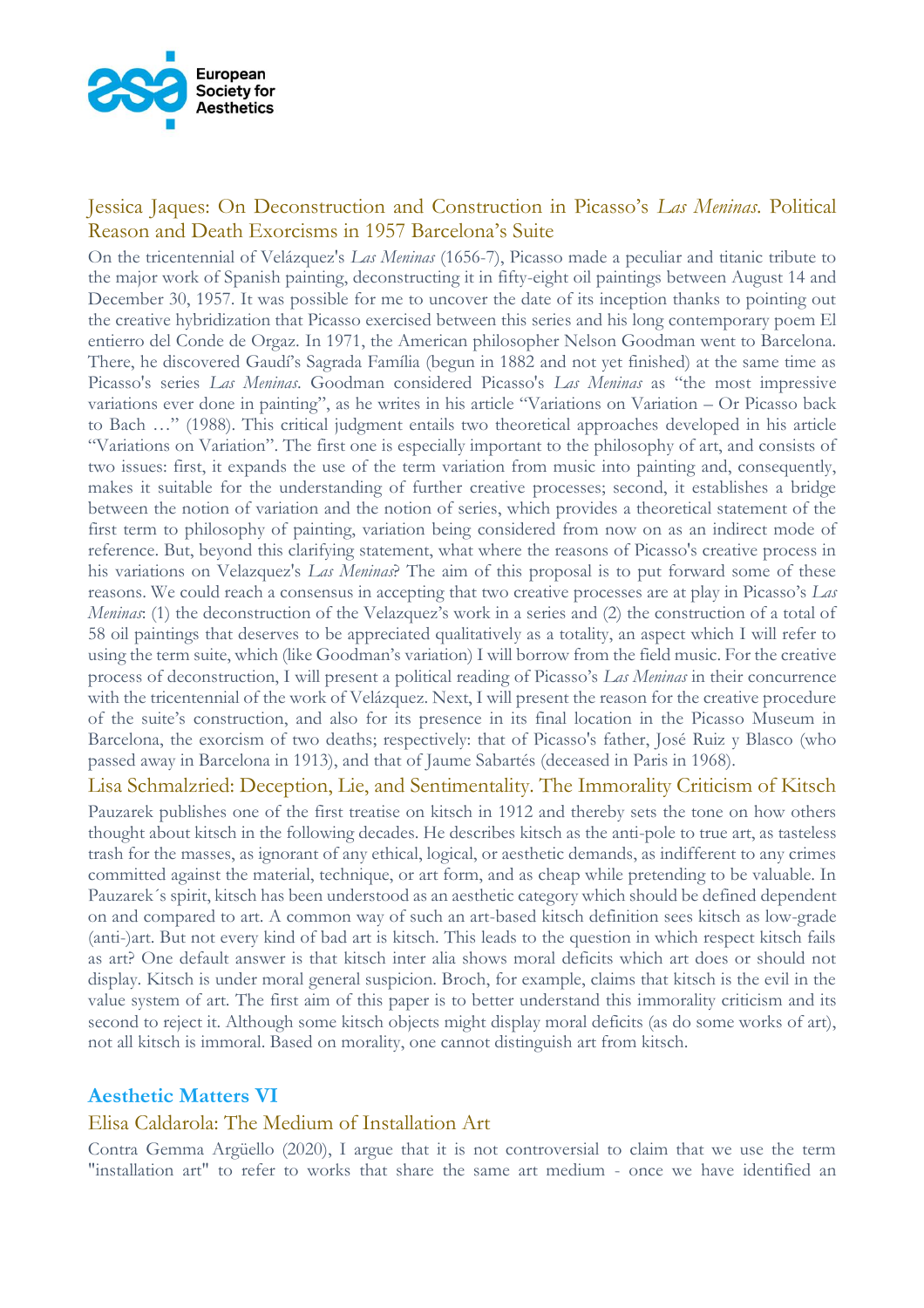

appropriate notion of art medium. I then proceed to sketch out two alternative views of the medium of installation art, one inspired by Thi Nguyen's work on games and the "arts of agency" (2020a; 2020b), and one inspired by Dom Lopes' (2010) and Berys Gaut's (2010) accounts of interactive computer art. I argue that the latter view presents explanatory advantages over the former.

### Kenneth Wilder: The Locative Function of Situated Art

This paper proposes a locative function for situated art, a category that admits contemporary intermedial forms such as installation art, but also earlier situated painting. Artworks (all artworks) orientate the beholder towards their worlds, but with situated art this orientation enters into the work's semantic content. Indeed, this might arguably be thought of as a defining feature: a better definition, as we shall see, than the mere presence of a 'literal' beholder, in that this orientation encompasses both the 'real' situation and the work's 'virtual' realm. Certainly, installation art might be said to represent an ideological rejection of the very notion of context-independent art. But how does this locative function operate? And might it operate differently with respect to situated painting, sculpture or installation art?

### **Aesthetic Matters VII**

# Yi Ding: A Brief History of the Reception of *Laocoon* in China. From the Perspective of "Poetical Picture"

In this presentation, I will focus on literature scholars Wu Mi and Qian Zhong-shu to examine the reception of *Laocoon* in China through the perspective of "poetical picture (poetisches Gemälde)". "Poetical picture," indicating description or image in poetry, is a shared concern among Chinese scholars and touches upon the very essential question in *Laocoon*: compared to painting (plastic art), to what extent can poetry (literature art) describe objects? In 1929, Wu published "The 200th anniversary of the birth of Lessing" in *The Critical Review*, where he, with a good understanding of the limited framework (mimetic illusionism) used by Lessing, holds great interests on detailed arguments related to literature expression in *Laocoon*. This is in sharp contrast to Irving Babbitt's, who has been Wu's professor at Harvard University (1919-1921), criticism toward *Laocoon*. On the other hand, Qian Zhong-shu, having been the student of Wu at Tsinghua University (1929-1933), recognized that "poetry's holding a wider sphere of expression than painting" is an opinion originated from Lessing and tried to develop it in "Reading *Laocoon*" (1962). There, Qian referenced to the theory from E. Burke and K. O. Erdmann to argue that the "emotional atmosphere" and "the value of feeling of the word" can only be expressed by words. Between Wu and Qian, the progress in understanding western art theory to bring out the very essence of *Laocoon* in China is clearly manifested.

# Karel Stibral: Johann Georg Sulzer – A Forgotten Father of Environmental Aesthetics

The main topic of the paper will be an introduction and analysis of the Johann Georg Sulzer's views as described in his *Dialogues on the Beauty of Nature* (*Unterredungen über die Schönheit der Natur*, 1750), situating it within the body of Sulzer's work, and highlight the theme of the aesthetic appreciation of nature which appears, albeit in a variety of contexts, throughout Sulzer's works. From today's perspective, Sulzer's contribution is intriguing when considered in relation to the ideas of Enlightenment natural philosophy but also beacuse of similarities between Sulzer's approach, based on the knowledge of environmental sciences, and Carlson's environmental aesthetics.

# **Aesthetics and the Limits of Representation**

### Piotr Kozak: What Cannot Be Imagined?

In the theory of imagination, there are two contradicting claims. On the one hand, it is claimed that imagination is free, and we can imagine whatever we want to. On the other, there are certain constraints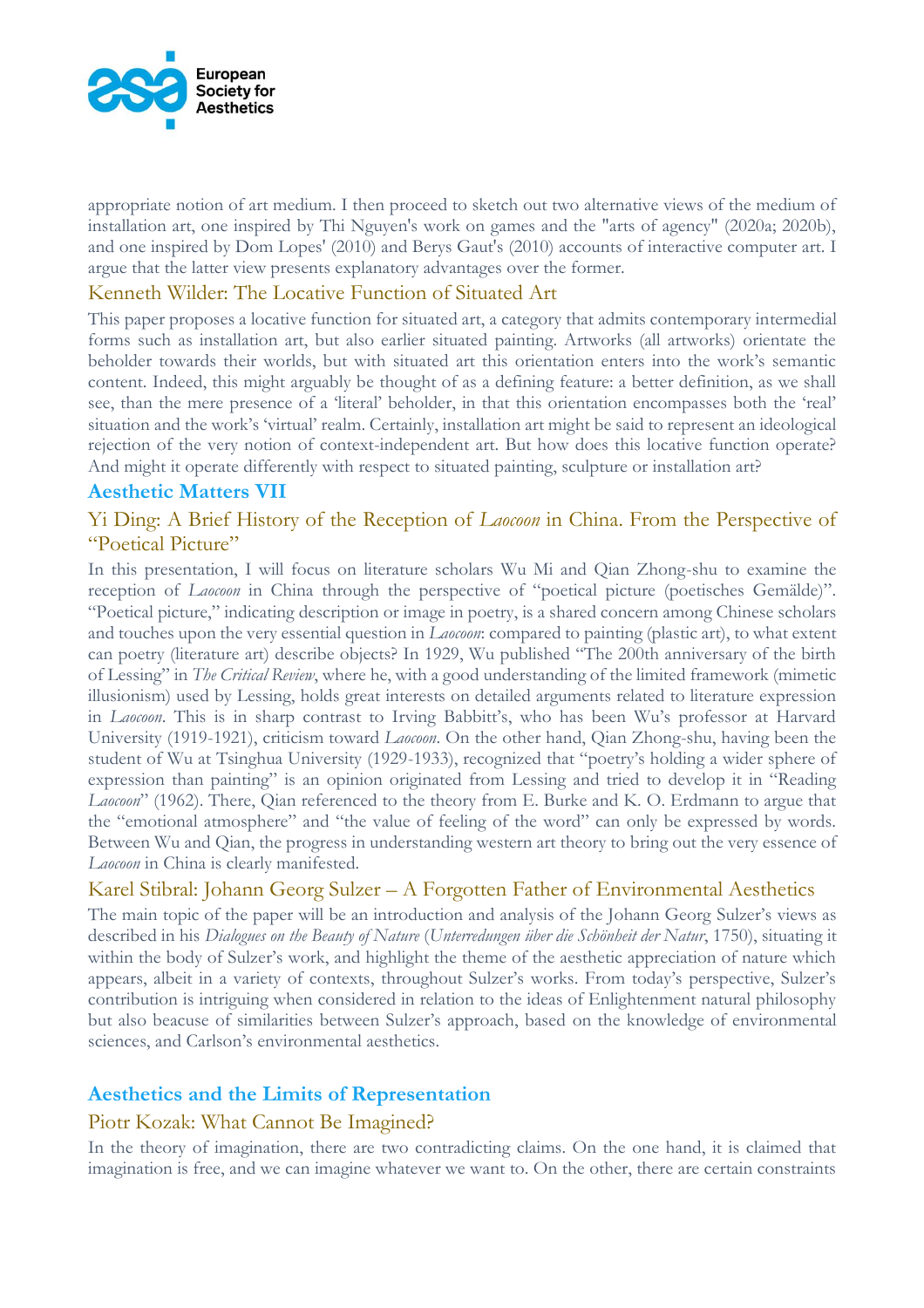

put on imagination, for example, we cannot imagine logically impossible objects, such as a round square, or some morally deviant cases, such as that it is perfectly fine to kill people. In the paper, I will try to reconcile these two contradicting claims. The main thesis of the paper is that everything is imaginable, though not all imaginings have sense. I will present The Standard View on imaginative impossibility and the reasons that support the Standard View. Next, I will sketch an alternative view – a measurementtheoretic account of imagination and show how the measurement-theoretic account solves the problems of the Standard View. My assumption is that an answer to the question on the nature of limitations of imagination could partially reveal the nature of imagination.

### Federica Mure: Unthinkable Images – Visual Representation and the Limits of Knowledge in Martin Heidegger's Aegean Goddess and Walter Benjamin's Winged Creatures

What does it mean, for philosophy, to think via image and not merely to think the image? How do we understand the potential, inherent in certain images, to unsettle the limits of what is known? This paper examines the interlacing of image and thought by looking at two specific examples, in the tradition of philosophical aesthetics, where philosophy's confrontation with visual images resulted in the acknowledgement of the image's potential to problematise the limits of the thinking act: Martin Heidegger's comments on the votive bas-relief *Pensive Athena* (*Die Herkunft der Kunst und die Bestimmung des Denkens*, 1967) and Walter Benjamin's writings on Dürer's *Melencolia I* (*Ursprung des deutschen Trauerspiels*, 1928). Both images depict two pensive figures, a winged creature and a Greek goddess, caught in the act of contemplating seemingly limited objects - the world of material things (Melencolia) and the boundary-stone (Athena). Arguably conceivable as allegories of brooding and visionary thinking, these two images present Benjamin and Heidegger with an occasion to reflect on the agency of art images and the influence they yield on philosophical discourse. While evidencing the fundamental differences between the glances of Benjamin's winged creature and Heidegger's goddess, this paper will be significant in demonstrating that to think via image, following Benjamin and Heidegger, is to admit that image and thought are caught in the net of a vacillating and unsettling dialectic, one which does not admit theoretical sovereignty over visual appearance.

# **Aesthetic Rationality and the Value of Art**

### Matilde Carrasco-Barranco: Functional Beauty and the Appreciation of Art

"Does the notion of Functional Beauty enrich our aesthetic appreciation of art and, if so, how?" This is the question that Glen Parsons and Allen Carlson (in what follows P&C) address at the end of their highly influential *Functional Beauty* (2008, 223). In a nutshell, their answer to the first part of the question is yes, at least "in the case of much art". Their challenge is not only to argue that knowledge concerning function is important to aesthetic appreciation of but show, as they claim, that it actually translates into aesthetic appreciation insofar as qualities that emerge from function are integral to the object's aesthetic character. And, secondly, to demonstrate how "functionality", since it is present in every realm of aesthetics, constitutes "a central aspect of aesthetic appreciation" and helps to fight "the lack of comprehensiveness and lack of unity" that, due to its recent developments beyond art, current aesthetics show (P&C 2008, 60-61, my emphasis). Assuming that the former "problem of translation" can be solved once certain further conditions are met (see Sauchelli 2013 and Paris 2020), this paper addresses the so far less discussed second challenge. My thesis is that the concept of functional beauty, as developed by P&C, cannot play the central and structural role in aesthetics that P&C attribute to it, for several reasons. In the first place, because P&C indeed acknowledge significant limits to the selected effects theory as a method to identify the proper function of artworks beyond that "much art" that clearly has utilitarian purposes, since artworks are often not only non-functional but also too innovative to count on any "ancestors". However, if functional beauty is meant to play any central conceptual role in aesthetics, its presence in art (as presumably in other fields of aesthetic appreciation as well) should be more pervasive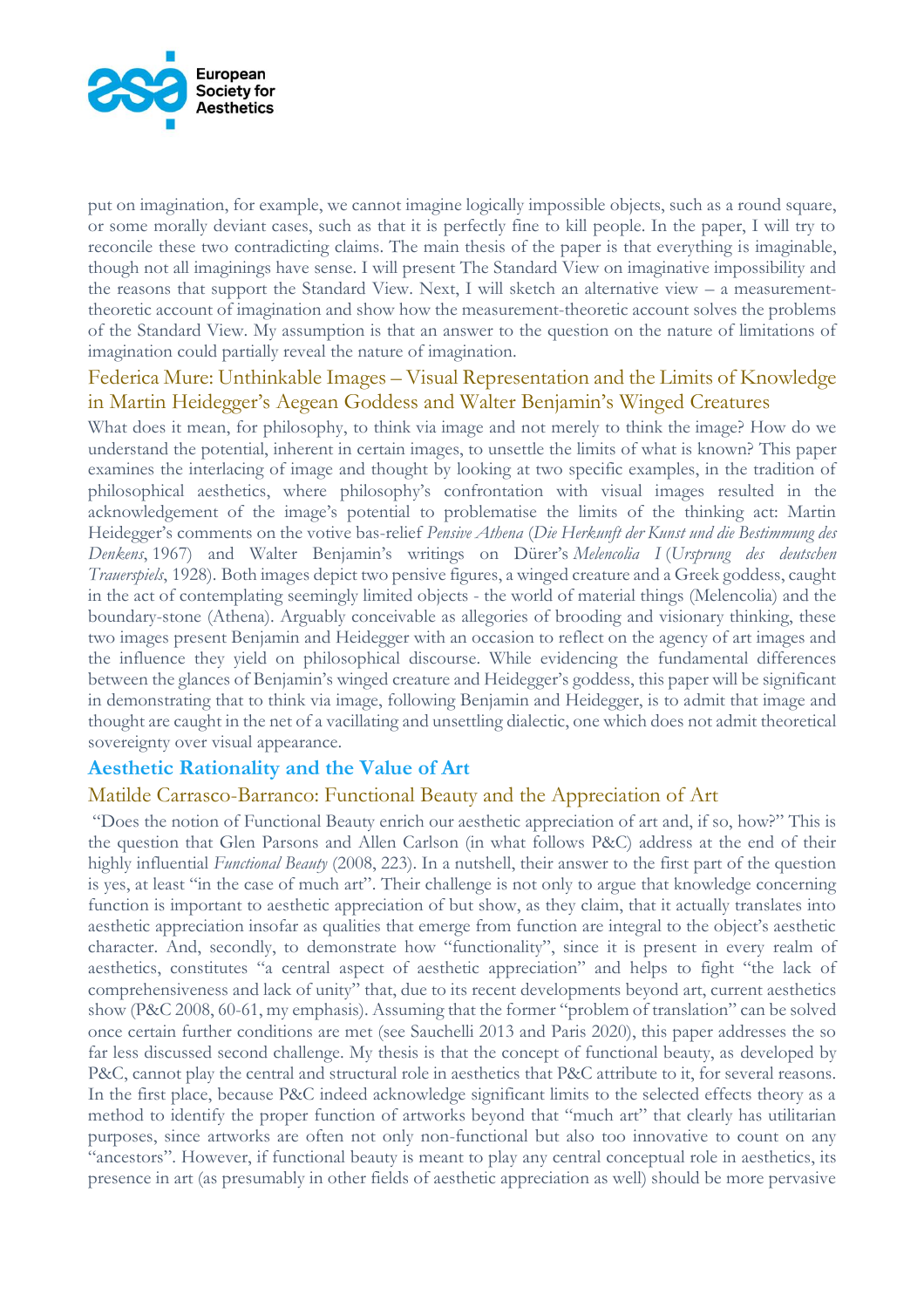

than that. As I will argue, integrating functional beauty in a minimal conception of aesthetic experience (see Stecker 2012) shows more promise when aiming to achieve certain unity among the different realms of aesthetics.

### Ingrid Vendrell Ferran: Aesthetic Pleasure and Aesthetic Value

As is the case with other aesthetic concepts, including beauty, the concept of aesthetic pleasure almost vanished from the aesthetic discourse during the second half of the last century. On the one hand, the significance of aesthetic pleasure was challenged by those authors inspired by Brecht and Adorno's materialist aesthetics, who considered that the main function of art is not to please but to move us to social and moral action. On the other hand, the rise of aesthetic cognitivism after Beardsley and Hospers led to a shifting of attention toward the cognitive powers of art, relegating the notion of pleasure to the background. In addition, the few contemporary accounts of aesthetic pleasure that do exist have tended to explain its function in terms close to emotivist and projectionist views, arguing that aesthetic pleasure confers value on those objects able to elicit it. Against this backdrop, Gorodeisky (2019a, 2019b) has drawn attention to a blind spot in contemporary research by considering aesthetic pleasure to be revelatory of aesthetic value. In this paper, my aim is to advance the debate on aesthetic pleasure in the objectivist direction highlighted by Gorodeisky. In particular, I will focus on the following question: How is pleasure connected to values? The answer that I will develop in response to this question goes as follows. First, I will I distinguish two kinds of aesthetic pleasure: liking and enjoyment. Next, I will suggest that liking is a form of feeling elicited by the cognition of aesthetic value and I will distinguish it from both the grasping of values and emotional responses.

### Irene Martínez Marín: Akrasia and the Structure of Aesthetic Rationality

One cannot be rational whilst being akratic. Though philosophers typically claim that aesthetics falls within the scope of rationality, a non-akrasia requirement is yet to be developed in aesthetics. This, I argue, is because the main views on aesthetic appreciation have either rejected or ignored the phenomenon of aesthetic akrasia (e.g., 'S judges x to be beautiful and yet S dislikes x', or 'S judges that x has low aesthetic merit, yet S enjoys x'.). According to affectivists, aesthetic character is revealed through affect, so what is judged and what is liked cannot diverge. Thus, akrasia never occurs. For cognitivists, akrasia is possible. However, akrasia does not interfere with appreciation because an agent's judgment, not their liking of what is judged, marks the agent's relation to value. I plan to show that both views mischaracterize the relationship between aesthetic judgment and the affective components of appreciation. This leads to a discussion on how a non-akrasia requirement could be articulated, and opens the door to a new appreciation account in line with this norm. Ultimately, this paper pushes for the idea that aesthetic rationality is no different from other domains in that it requires mental coherence between an agent's mental states.

# **Philosophy of Film**

### Diana Neiva: Cinematic Thought Experiments and the Bold "Film as Philosophy" Thesis

My main argument, in this presentation, is that some films are good philosophical thought experiments (TEs), sometimes better than traditional philosophy TEs found in texts. In arguing so, we can respond to the rationality objection, since films can be at least special and in the best case better for thought experimentation. And we should also see how films resort to their specific cinematic nature, in such a way that we can defend a "bold thesis". I will use Tom McClelland's arguments for cinematic TEs, such as the argument for the "Socratic model" ("The Philosophy of Film and Film as Philosophy", 2011), and how he addresses several problems in cinematic TEs that can actually be opportunities for a bold thesis: the problem of a film lacking an explicit philosophical framework (usually an argument in a book or paper); the lack of detail that can be found in textual philosophical TEs (an accusation made by Kathleen Wilkes in Real People: Personal Identity without Thought Experiments, 1993); the problem of bias that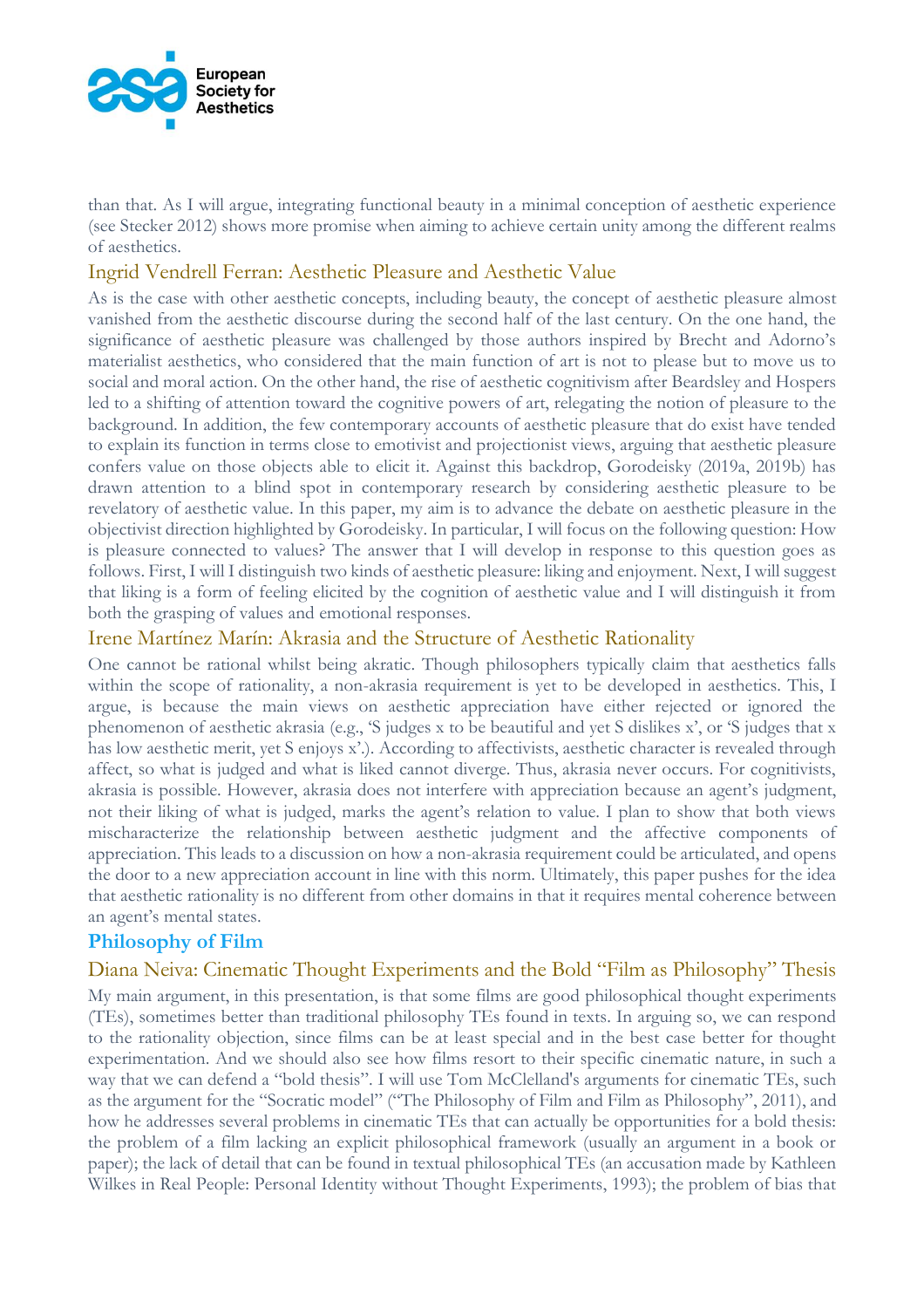

lead us towards specific conclusions (e.g. Dennett, Consciousness Explained, 1991); and the "problem of proper domains" – a sceptical position about the value of TEs upheld by Edouard Machery ("Thought Experiments and Philosophical Knowledge", 2011). All of these problems are addressed by McClelland in "Film as Philosophical Thought Experiment Some Challenges and Opportunities" (2019). I will analyse how his solutions for these problems may not only solve some scepticism towards the cognitive value of TEs in general, but they can contribute for a bold film as philosophy thesis, recurring to the analysis made by Wartenberg of *The Matrix* as an example of a case of film as philosophy through thought experimentation.

# Enrico Terrone: Observers and Narrators in Fiction Film

The philosophical debate on the audience's engagement with fiction films focuses on two theses, namely, the Imagined Observer Thesis (IOT) and the Film Narrator Thesis (FNT): (IOT) Viewers of fiction films are meant to imagine being observers of fictional events. (FNT) Viewers of fiction films are meant to imagine that fictional events are told by a narrator. The two theses are usually taken as the two components of one theoretical package, which philosophers such as George Wilson (2011) and Jerrold Levison (1993) defend while philosopher such as Gregory Currie (1995) and Berys Gaut (2010) reject. I argue that the two theses can be disentangled: the second thesis entails the first but there is no entailment the other way around. However, I also argue that, if we endorse the first thesis, endorsing the second provides us with a more compelling explanation of our engagement with and appreciation of fiction films.

# **Aesthetic Matters VIII**

# Laura Di Summa: The Way We Collect. Looking for the Personal in the Rise of Private **Collections**

Collecting, and especially the collection of art, can be traced back to the Hellenistic period; it became pervasive in the XVII and XVIII centuries, with the rise of the bourgeoisie, and grew exponentially in the nineteenth and twentieth century when collectors became the unofficial promoters of the emerging avant-garde. Today collecting is inevitably associated with the booming art market and with the fortunes of a restricted number of people who have amassed incredible pieces and extended their power, as a quick look at the MoMA's board of trustees shows, to the very administration of museums, raising concerns with regards to the independence of both artists and professionals within the arts. While aware of the implications of the current scenario, I will focus on a more positive look at collecting, one that stems from the relation between our own identity and desires and the very act of acquiring, curating, and pursuing objects. Human beings collect virtually everything, and collecting can be viewed as a virtually daily practice that is significant in tracing our identity and expressing emotions and values. I argue that a reflection on such topics can shift our understanding of present private collections and pave the way for a more inclusive way of collecting art.

# **Philosophy of Music VI**

# Nemesio G. C. Puy: Interpretive Authenticity. Performances, Version and Ontology

Julian Dodd argues that interpretive authenticity and score compliance authenticity are two fundamental performance values within Western practice of performing works of music (Dodd 2020). Given the workfocused nature of the practice of work performance, both kinds of authenticities usually go hand in hand: an insightful presentation of W in performance commonly requires the performer's full compliance with its score's instructions. Dodd notes, however, that both performance values may sometimes come into conflict: following accurately the instructions of W's score may prevent from offering performances that shed light into W's content (Dodd 2020, 145). At this point, Dodd defends a polemic thesis: in those cases of normative conflict, performers should compromise compliance with the score (intentionally departing from tempi, nuances, instrumentation or notational marks) in benefit of producing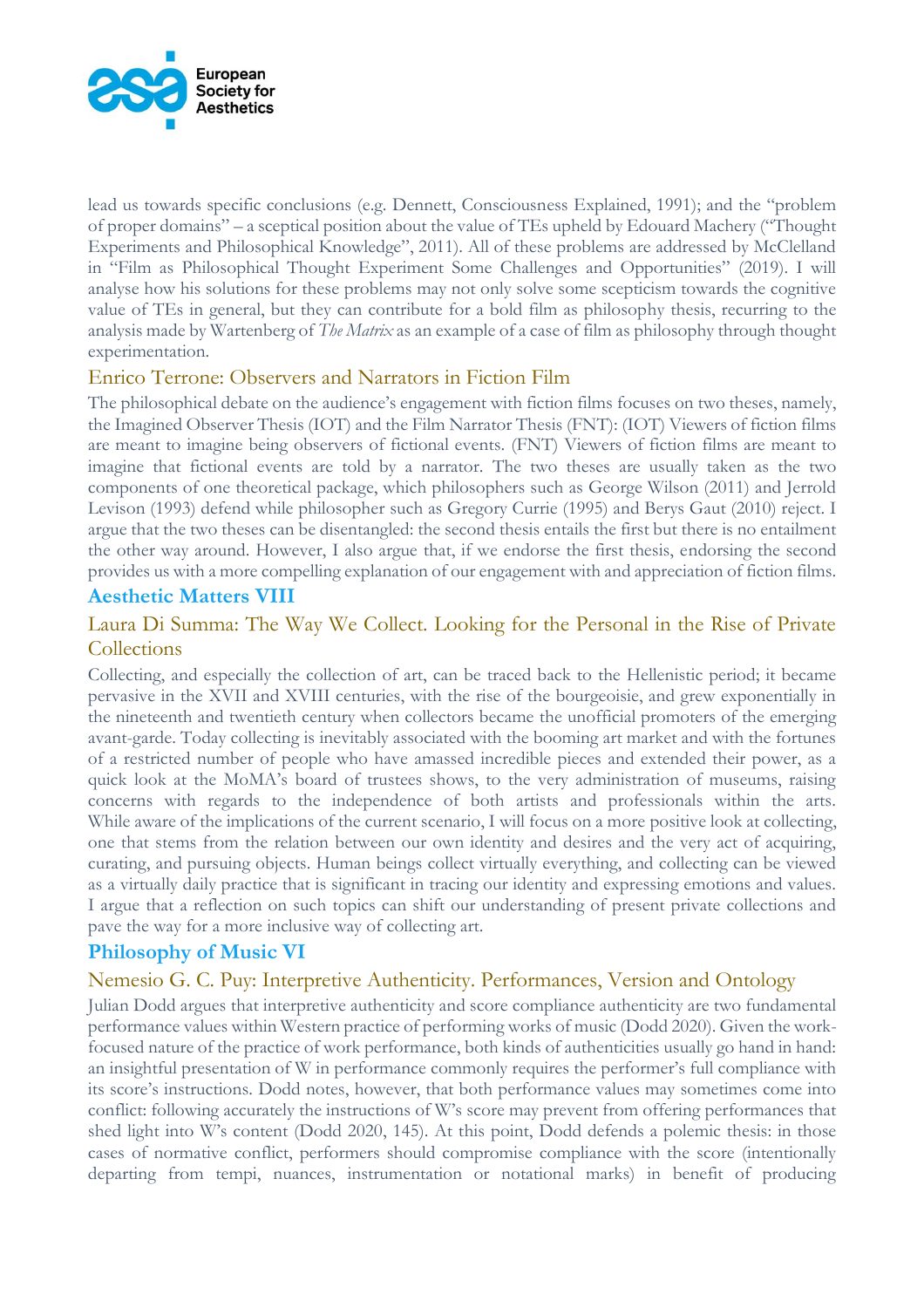

performances that evince understanding of the works performed (Dodd 2020, 164). Stephen Davies and Andrew Kania have questioned Dodd's thesis. According to Davies, score compliance authenticity cannot be compromised because it is 'an ontological requirement, not an interpretive option' to perform a work (Davies 2013, 74). In this vein, Kania argues that a performance intentionally departing from W's score is either a non-authentic performance of W, or it is not a performance of W at all, but of 'a very minimal transcription or arrangement' of it (Kania 2020, 191). The thesis I defend in this paper is that the ontological problem faced by Dodd's account on authenticity is merely apparent. Even if musical works are norm-types, for a non-fully compliant performance with W's score to count as an authentic performance of W, it is not sufficient for that performance to be a mere token of W. It also needs to be a properly formed token of W. Or, in normative terms, maximizing interpretive authenticity in performing W must imply maximizing properly tokening W. The nested types theory explains how the correct performances of, for example, the two versions of Tchaikovsky's Second Symphony are properly formed tokens of a same work, despite both versions having different scores (cf. Puy 2019, 248–251). In other words, it can explain how performances that are not compliant with the work's original score (that of the 1872 version) can be properly formed tokens of the same work of which the perfectly compliant performances with that score also are properly formed tokens.

### **Aesthetics of Architecture**

### Zsolt Batori and Borbala Jasz: Architectural Objects and Their Meaning Types

We propose a new conceptual framework for architectural meaning on the basis of the speech act theory (Austin, 1962, Searle, 1969) and its application to pictorial meaning, the picture act theory (Kjørup, 1974, 1978, Novitz, 1975, 1977). We extend the theory of speech acts and picture acts to include objects in general and buildings in particular. Our theory of object acts accounts for the construction and interpretation of architectural meaning on the basis of how we interpret architectural locutionary acts (buildings) in the context of their production and use. In our ontological account architectural objects, such as buildings or larger coherent units (blocks, districts or even cities) are understood not merely as physical objects, but also as architectural locutionary acts. An architectural locutionary act is the architectural object that is produced and presented not only for its utility, but also for the interpretation of its communicative content. Accordingly, the architectural illocutionary act is the architectural locutionary act interpreted in the specific context of its production and use. Similarly to speech acts, the interpreter understands not only the intended meaning (in the given contexts), but also that the producer of the architectural locutionary act intended her meaning-producing intention to be recognised. The basic components of architectural illocutionary acts are: object recognition, visual processing of spatial relations and arrangements, utterer's (producer's) intention, and context.

### **Philosophy of Pictures IV**

### Alberto Voltolini: Seeing in Shadows

If one is in a Platonic mood, shadows (along with highlights, mirrors and reflections more in general) are seen as the paradigmatic case of pictures. Yet this mood is no longer shared nowadays. Either because shadows are the mere causally inert items that causally, if not also existentially, depend on the objects that cast them (Matthen 2018, Kim 1996), or because they are flat immaterial individuals (Casati and Cavanagh 2019, Matthen 2018): pure visibilia like lights and rainbows, which instead of presenting visible properties of other objects, merely instantiate such properties (Martin 2012). In this paper, I will try to vindicate the venerable Platonic standpoint, by claiming that shadows determine pictures just in case, appearances notwithstanding, they elicit to adequate spectators an ordinary experience of seeing-in basically conceived along Wollheim's (1980, 1987, 1998, 2003) lines. Indeed, the experience of seeing-in is a twofold sui generis perceptual experience. As to it, in the recognitional fold (RF) of that experience, the relevant perceiver discerns the picture's subject, viz. what that vehicle presents, in the picture's